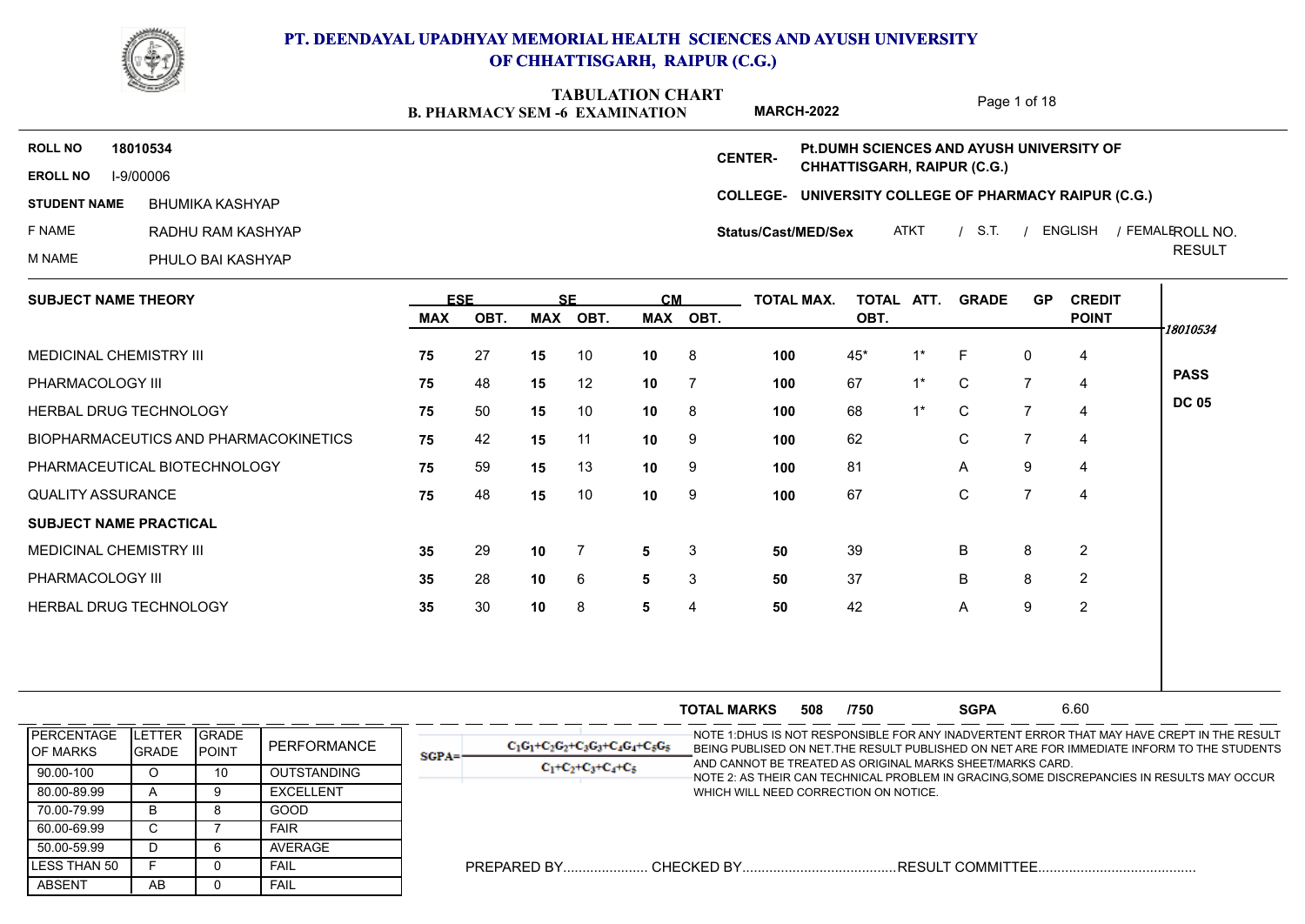

**B. PHARMACY SEM -6 EXAMINATION TABULATION CHART**

Page 2 of 18

|                     |                    | <b>B. PHARMACY SEM -6 EXAMINATION</b> |                     | <b>MARCH-2022</b>                                     |             | Faye Z UI TO |         |                 |
|---------------------|--------------------|---------------------------------------|---------------------|-------------------------------------------------------|-------------|--------------|---------|-----------------|
| <b>ROLL NO</b>      | 18010543           |                                       | <b>CENTER-</b>      | <b>PLDUMH SCIENCES AND AYUSH UNIVERSITY OF</b>        |             |              |         |                 |
| <b>EROLL NO</b>     | I-9/00016          |                                       |                     | <b>CHHATTISGARH, RAIPUR (C.G.)</b>                    |             |              |         |                 |
| <b>STUDENT NAME</b> | HEMANT             |                                       |                     | COLLEGE- UNIVERSITY COLLEGE OF PHARMACY RAIPUR (C.G.) |             |              |         |                 |
| F NAME              | CHHOTE LAL         |                                       | Status/Cast/MED/Sex |                                                       | <b>ATKT</b> | $O.B.C.$ /   | ENGLISH | / MALE ROLL NO. |
| M NAME              | <b>HULASI DEVI</b> |                                       |                     |                                                       |             |              |         | <b>RESULT</b>   |
|                     |                    |                                       |                     |                                                       |             |              |         |                 |

| <b>SUBJECT NAME THEORY</b>            | <b>ESE</b> |      | <b>SE</b> |      | <b>CM</b>       |                | <b>TOTAL MAX.</b> | <b>TOTAL</b> | ATT.  | <b>GRADE</b> | <b>GP</b> | <b>CREDIT</b>  |             |
|---------------------------------------|------------|------|-----------|------|-----------------|----------------|-------------------|--------------|-------|--------------|-----------|----------------|-------------|
|                                       | MAX        | OBT. | MAX       | OBT. |                 | MAX OBT.       |                   | OBT.         |       |              |           | <b>POINT</b>   | 18010543    |
| MEDICINAL CHEMISTRY III               | 75         | 37   | 15        | 9    | 10              | $\overline{7}$ | 100               | 53           | $1^*$ | D            | 6         | 4              |             |
| PHARMACOLOGY III                      | 75         | 52   | 15        | 12   | 10 <sup>1</sup> | $\overline{7}$ | 100               | 71           |       | B            | 8         | $\overline{4}$ | <b>PASS</b> |
| <b>HERBAL DRUG TECHNOLOGY</b>         | 75         | 48   | 15        | 9    | 10              | 8              | 100               | 65           | $1^*$ | $\mathbf C$  |           | 4              |             |
| BIOPHARMACEUTICS AND PHARMACOKINETICS | 75         | 47   | 15        | 11   | 10              | - 9            | 100               | 67           |       | C            |           | 4              |             |
| PHARMACEUTICAL BIOTECHNOLOGY          | 75         | 58   | 15        | 14   | 10 <sup>1</sup> | 8              | 100               | 80           |       | $\mathsf{A}$ | 9         | 4              |             |
| <b>QUALITY ASSURANCE</b>              | 75         | 47   | 15        | 6    | 10 <sup>1</sup> | - 8            | 100               | 61           |       | C            |           | 4              |             |
| <b>SUBJECT NAME PRACTICAL</b>         |            |      |           |      |                 |                |                   |              |       |              |           |                |             |
| MEDICINAL CHEMISTRY III               | 35         | 30   | 10        | 6    | 5               | 4              | 50                | 40           |       | $\mathsf{A}$ | 9         | 2              |             |
| PHARMACOLOGY III                      | 35         | 25   | 10        | 6    | 5               | 3              | 50                | 34           |       | C            |           | 2              |             |
| HERBAL DRUG TECHNOLOGY                | 35         | 26   | 10        | 5    | 5               | 5              | 50                | 36           |       | B            | 8         | 2              |             |
|                                       |            |      |           |      |                 |                |                   |              |       |              |           |                |             |

|                                        |                         |                                |                    |          |                                      | <b>TOTAL MARKS</b>                    | 507 | /750 | <b>SGPA</b>                                               | 7.47 |                                                                                                                                                                                            |
|----------------------------------------|-------------------------|--------------------------------|--------------------|----------|--------------------------------------|---------------------------------------|-----|------|-----------------------------------------------------------|------|--------------------------------------------------------------------------------------------------------------------------------------------------------------------------------------------|
| <b>IPERCENTAGE</b><br><b>IOF MARKS</b> | LETTER<br><b>IGRADE</b> | <b>IGRADE</b><br><b>IPOINT</b> | PERFORMANCE        | $SGPA =$ | $C_1G_1+C_2G_2+C_3G_3+C_4G_4+C_5G_5$ |                                       |     |      | AND CANNOT BE TREATED AS ORIGINAL MARKS SHEET/MARKS CARD. |      | -NOTE 1:DHUS IS NOT RESPONSIBLE FOR ANY INADVERTENT ERROR THAT MAY HAVE CREPT IN THE RESULT<br>BEING PUBLISED ON NET. THE RESULT PUBLISHED ON NET ARE FOR IMMEDIATE INFORM TO THE STUDENTS |
| 90.00-100                              |                         | 10                             | <b>OUTSTANDING</b> |          | $C_1+C_2+C_3+C_4+C_5$                |                                       |     |      |                                                           |      | NOTE 2: AS THEIR CAN TECHNICAL PROBLEM IN GRACING,SOME DISCREPANCIES IN RESULTS MAY OCCUR                                                                                                  |
| 80.00-89.99                            |                         |                                | <b>EXCELLENT</b>   |          |                                      | WHICH WILL NEED CORRECTION ON NOTICE. |     |      |                                                           |      |                                                                                                                                                                                            |
| 70.00-79.99                            |                         |                                | GOOD               |          |                                      |                                       |     |      |                                                           |      |                                                                                                                                                                                            |
| 60.00-69.99                            |                         |                                | <b>FAIR</b>        |          |                                      |                                       |     |      |                                                           |      |                                                                                                                                                                                            |
| 50.00-59.99                            |                         |                                | AVERAGE            |          |                                      |                                       |     |      |                                                           |      |                                                                                                                                                                                            |
| LESS THAN 50                           |                         |                                | <b>FAIL</b>        |          |                                      |                                       |     |      | .RESULT COMMITTEE                                         |      |                                                                                                                                                                                            |
| ABSENT                                 | AB                      |                                | FAIL               |          |                                      |                                       |     |      |                                                           |      |                                                                                                                                                                                            |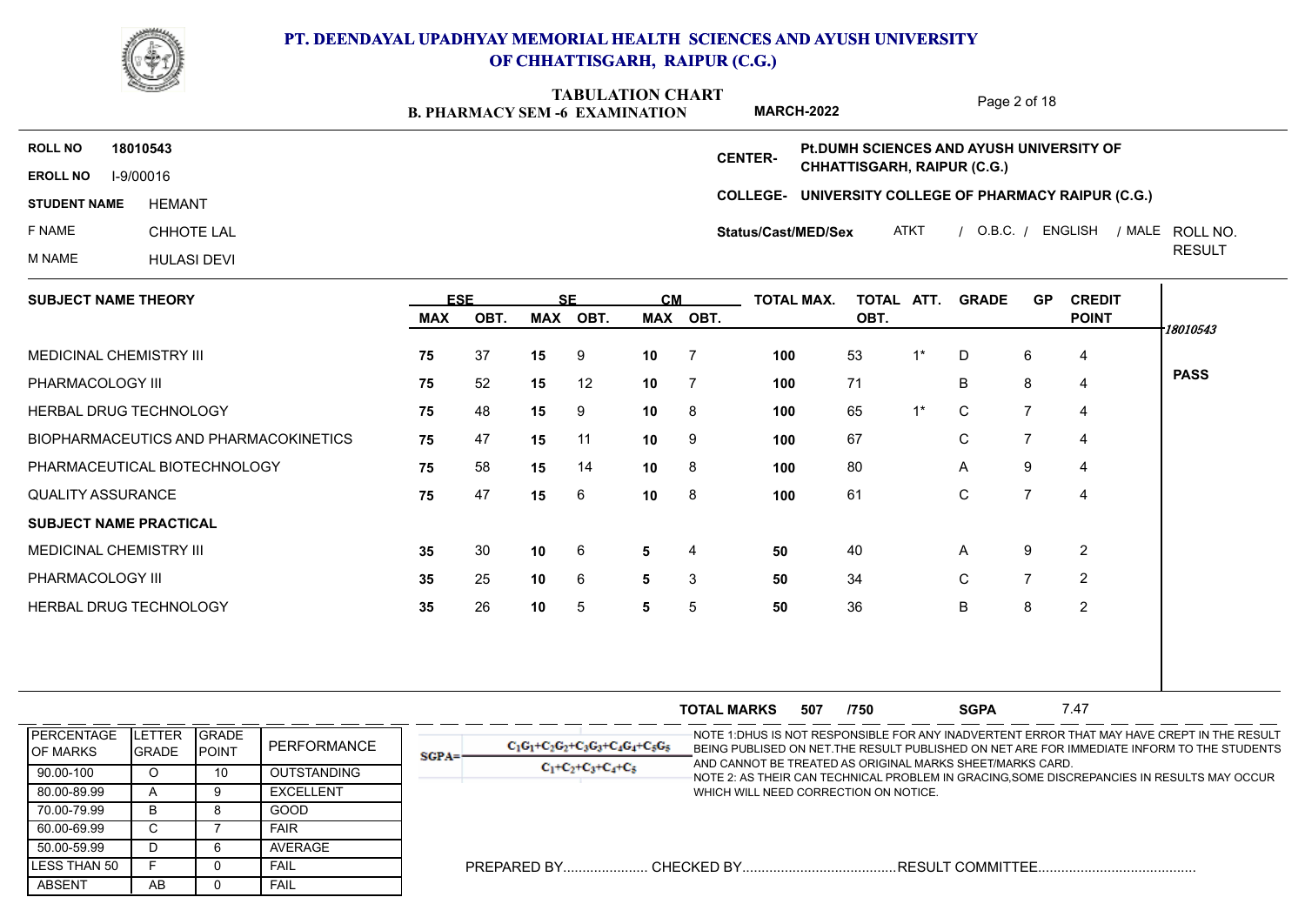

**B. PHARMACY SEM -6 EXAMINATION TABULATION CHART MARCH-2022**

Page 3 of 18

RESULT

**EROLL NO** I-9/00027 **ROLL NO 18010552 STUDENT NAME MITESH KUMAR JAISWAL** F NAME VIRENDRA KUMAR JAISWAL ROLL NO. MITESH KUMAR JAISWAL

**COLLEGE-UNIVERSITY COLLEGE OF PHARMACY RAIPUR (C.G.) CENTER-**ATKT / O.B.C. / ENGLISH / MALE ROLL NO. **Status/Cast/MED/Sex Pt.DUMH SCIENCES AND AYUSH UNIVERSITY OF CHHATTISGARH, RAIPUR (C.G.)**

M NAME HARIPRIYA JAISWAL

| <b>SUBJECT NAME THEORY</b>            | <b>ESE</b> |      |     | <b>SE</b> | <b>CM</b>       |          | <b>TOTAL MAX.</b> | TOTAL ATT. |       | <b>GRADE</b> | <b>GP</b> | <b>CREDIT</b>  |             |
|---------------------------------------|------------|------|-----|-----------|-----------------|----------|-------------------|------------|-------|--------------|-----------|----------------|-------------|
|                                       | MAX        | OBT. | MAX | OBT.      |                 | MAX OBT. |                   | OBT.       |       |              |           | <b>POINT</b>   | 18010552    |
| MEDICINAL CHEMISTRY III               | 75         | 31   | 15  | 12        | 10              | 8        | 100               | 51         | $1^*$ | D            | 6         | $\overline{4}$ |             |
| PHARMACOLOGY III                      | 75         | 44   | 15  | 13        | 10 <sup>°</sup> | 8        | 100               | 65         | $1^*$ | $\mathbf C$  | 7         | $\overline{4}$ | <b>PASS</b> |
| HERBAL DRUG TECHNOLOGY                | 75         | 55   | 15  | 10        | 10              | - 8      | 100               | 73         | $1^*$ | B            | 8         | $\overline{a}$ |             |
| BIOPHARMACEUTICS AND PHARMACOKINETICS | 75         | 45   | 15  | 11        | 10              | - 8      | 100               | 64         | $1^*$ | $\mathbf C$  | 7         | 4              |             |
| PHARMACEUTICAL BIOTECHNOLOGY          | 75         | 39   | 15  | 9         | 10 <sup>°</sup> | -8       | 100               | 56         | $1^*$ | D            | 6         | 4              |             |
| <b>QUALITY ASSURANCE</b>              | 75         | 38   | 15  | 11        | 10 <sup>1</sup> | 8        | 100               | 57         |       | D            | 6         | $\overline{4}$ |             |
| <b>SUBJECT NAME PRACTICAL</b>         |            |      |     |           |                 |          |                   |            |       |              |           |                |             |
| MEDICINAL CHEMISTRY III               | 35         | 29   | 10  | 6         | 5               | 4        | 50                | 39         |       | B            | 8         | 2              |             |
| PHARMACOLOGY III                      | 35         | 28   | 10  | 6         | 5               | 3        | 50                | 37         |       | B            | 8         | 2              |             |
| <b>HERBAL DRUG TECHNOLOGY</b>         | 35         | 29   | 10  | 5         | 5               | 4        | 50                | 38         |       | B            | 8         | $\overline{2}$ |             |
|                                       |            |      |     |           |                 |          |                   |            |       |              |           |                |             |

|                                |                              |                                 |                    |             |                                      | <b>TOTAL MARKS</b>                    | 480 | /750 | <b>SGPA</b>                                               | 6.93 |                                                                                                                                                                                            |
|--------------------------------|------------------------------|---------------------------------|--------------------|-------------|--------------------------------------|---------------------------------------|-----|------|-----------------------------------------------------------|------|--------------------------------------------------------------------------------------------------------------------------------------------------------------------------------------------|
| PERCENTAGE<br><b>IOF MARKS</b> | TER<br>ILET<br><b>IGRADE</b> | <b>IGRADE</b><br><b>I</b> POINT | PERFORMANCE        | <b>SGPA</b> | $C_1C_1+C_2C_2+C_3C_3+C_4C_4+C_5C_5$ |                                       |     |      | AND CANNOT BE TREATED AS ORIGINAL MARKS SHEET/MARKS CARD. |      | -NOTE 1:DHUS IS NOT RESPONSIBLE FOR ANY INADVERTENT ERROR THAT MAY HAVE CREPT IN THE RESULT<br>BEING PUBLISED ON NET. THE RESULT PUBLISHED ON NET ARE FOR IMMEDIATE INFORM TO THE STUDENTS |
| 90.00-100                      |                              |                                 | <b>OUTSTANDING</b> |             | $C_1+C_2+C_3+C_4+C_5$                |                                       |     |      |                                                           |      | NOTE 2: AS THEIR CAN TECHNICAL PROBLEM IN GRACING,SOME DISCREPANCIES IN RESULTS MAY OCCUR                                                                                                  |
| 80.00-89.99                    |                              |                                 | <b>EXCELLENT</b>   |             |                                      | WHICH WILL NEED CORRECTION ON NOTICE. |     |      |                                                           |      |                                                                                                                                                                                            |
| 70.00-79.99                    |                              |                                 | GOOD               |             |                                      |                                       |     |      |                                                           |      |                                                                                                                                                                                            |
| 60.00-69.99                    |                              |                                 | <b>FAIR</b>        |             |                                      |                                       |     |      |                                                           |      |                                                                                                                                                                                            |
| 50.00-59.99                    |                              |                                 | AVERAGE            |             |                                      |                                       |     |      |                                                           |      |                                                                                                                                                                                            |
| <b>ILESS THAN 50</b>           |                              |                                 | FAIL               |             |                                      |                                       |     |      |                                                           |      |                                                                                                                                                                                            |
| <b>ABSENT</b>                  | AB                           |                                 | FAIL               |             |                                      |                                       |     |      |                                                           |      |                                                                                                                                                                                            |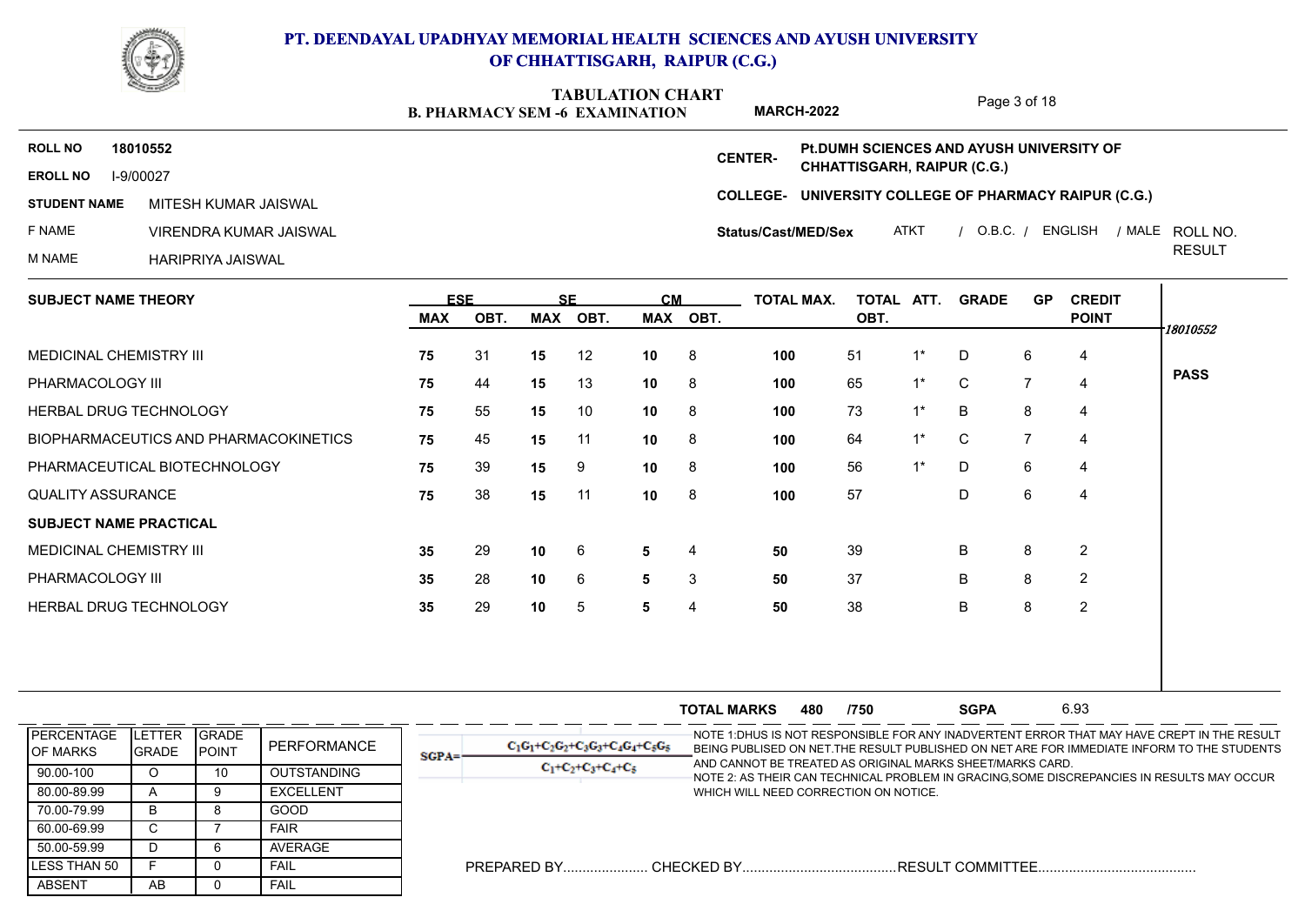

**B. PHARMACY SEM -6 EXAMINATION TABULATION CHART MARCH-2022**

Page 4 of 18

**COLLEGE-UNIVERSITY COLLEGE OF PHARMACY RAIPUR (C.G.) EROLL NO** I-9/00031 **ROLL NO 18010556 CENTER-STUDENT NAME** F NAME BALLURAM FEKAR M NAME PARWATI FEKAR ATKT / O.B.C. / ENGLISH / FEMALEROLL NO. RESULT ROLL NO. NISHA FEKAR **Status/Cast/MED/Sex Pt.DUMH SCIENCES AND AYUSH UNIVERSITY OF CHHATTISGARH, RAIPUR (C.G.)**

| <b>SUBJECT NAME THEORY</b>            | <b>ESE</b> |      | <b>SE</b> |      | <b>CM</b>       |                | <b>TOTAL MAX.</b> | TOTAL ATT. |       | <b>GRADE</b> | <b>GP</b> | <b>CREDIT</b>  |             |
|---------------------------------------|------------|------|-----------|------|-----------------|----------------|-------------------|------------|-------|--------------|-----------|----------------|-------------|
|                                       | <b>MAX</b> | OBT. | MAX       | OBT. | MAX             | OBT.           |                   | OBT.       |       |              |           | <b>POINT</b>   | 18010556    |
| <b>MEDICINAL CHEMISTRY III</b>        | 75         | 39   | 15        | 12   | 10              | $_{\rm 8}$     | 100               | 59         |       | D            | 6         | 4              |             |
| PHARMACOLOGY III                      | 75         | 39   | 15        | 13   | 10              | - 9            | 100               | 61         |       | C            |           | 4              | <b>PASS</b> |
| HERBAL DRUG TECHNOLOGY                | 75         | 47   | 15        | 12   | 10              | $_{\rm 8}$     | 100               | 67         |       | $\mathsf{C}$ |           | 4              |             |
| BIOPHARMACEUTICS AND PHARMACOKINETICS | 75         | 61   | 15        | 14   | 10 <sub>1</sub> | - 9            | 100               | 84         | $1^*$ | A            | 9         | 4              |             |
| PHARMACEUTICAL BIOTECHNOLOGY          | 75         | 62   | 15        | 13   | 10              | $\overline{7}$ | 100               | 82         |       | $\mathsf{A}$ | 9         | $\overline{4}$ |             |
| <b>QUALITY ASSURANCE</b>              | 75         | 52   | 15        | 11   | 10              | - 8            | 100               | 71         |       | B            | 8         | 4              |             |
| <b>SUBJECT NAME PRACTICAL</b>         |            |      |           |      |                 |                |                   |            |       |              |           |                |             |
| MEDICINAL CHEMISTRY III               | 35         | 32   | 10        | 6    | 5               | -5             | 50                | 43         |       | $\mathsf{A}$ | 9         | 2              |             |
| PHARMACOLOGY III                      | 35         | 30   | 10        | 6    | 5               | 4              | 50                | 40         |       | $\mathsf{A}$ | 9         | $\overline{2}$ |             |
| HERBAL DRUG TECHNOLOGY                | 35         | 30   | 10        | -7   | 5               | 3              | 50                | 40         |       | $\mathsf{A}$ | 9         | 2              |             |
|                                       |            |      |           |      |                 |                |                   |            |       |              |           |                |             |

|                                        |                              |                                 |                    |         |                                      | <b>TOTAL MARKS</b>                    | 547 | /750 | <b>SGPA</b>                                               | 7.93 |                                                                                                                                                                                            |
|----------------------------------------|------------------------------|---------------------------------|--------------------|---------|--------------------------------------|---------------------------------------|-----|------|-----------------------------------------------------------|------|--------------------------------------------------------------------------------------------------------------------------------------------------------------------------------------------|
| <b>IPERCENTAGE</b><br><b>IOF MARKS</b> | TER<br>ILEI<br><b>IGRADE</b> | <b>IGRADE</b><br><b>I</b> POINT | PERFORMANCE        | $SGPA=$ | $C_1G_1+C_2G_2+C_3G_3+C_4G_4+C_5G_5$ |                                       |     |      | AND CANNOT BE TREATED AS ORIGINAL MARKS SHEET/MARKS CARD. |      | -NOTE 1:DHUS IS NOT RESPONSIBLE FOR ANY INADVERTENT ERROR THAT MAY HAVE CREPT IN THE RESULT<br>BEING PUBLISED ON NET. THE RESULT PUBLISHED ON NET ARE FOR IMMEDIATE INFORM TO THE STUDENTS |
| 90.00-100                              |                              |                                 | <b>OUTSTANDING</b> |         | $C_1+C_2+C_3+C_4+C_5$                |                                       |     |      |                                                           |      | NOTE 2: AS THEIR CAN TECHNICAL PROBLEM IN GRACING,SOME DISCREPANCIES IN RESULTS MAY OCCUR                                                                                                  |
| 80.00-89.99                            |                              |                                 | <b>EXCELLENT</b>   |         |                                      | WHICH WILL NEED CORRECTION ON NOTICE. |     |      |                                                           |      |                                                                                                                                                                                            |
| 70.00-79.99                            |                              |                                 | GOOD               |         |                                      |                                       |     |      |                                                           |      |                                                                                                                                                                                            |
| 60.00-69.99                            |                              |                                 | FAIR               |         |                                      |                                       |     |      |                                                           |      |                                                                                                                                                                                            |
| 50.00-59.99                            |                              |                                 | AVERAGE            |         |                                      |                                       |     |      |                                                           |      |                                                                                                                                                                                            |
| <b>ILESS THAN 50</b>                   |                              |                                 | FAII               |         |                                      |                                       |     |      |                                                           |      |                                                                                                                                                                                            |
| <b>ABSENT</b>                          | AB                           |                                 | FAIL               |         |                                      |                                       |     |      |                                                           |      |                                                                                                                                                                                            |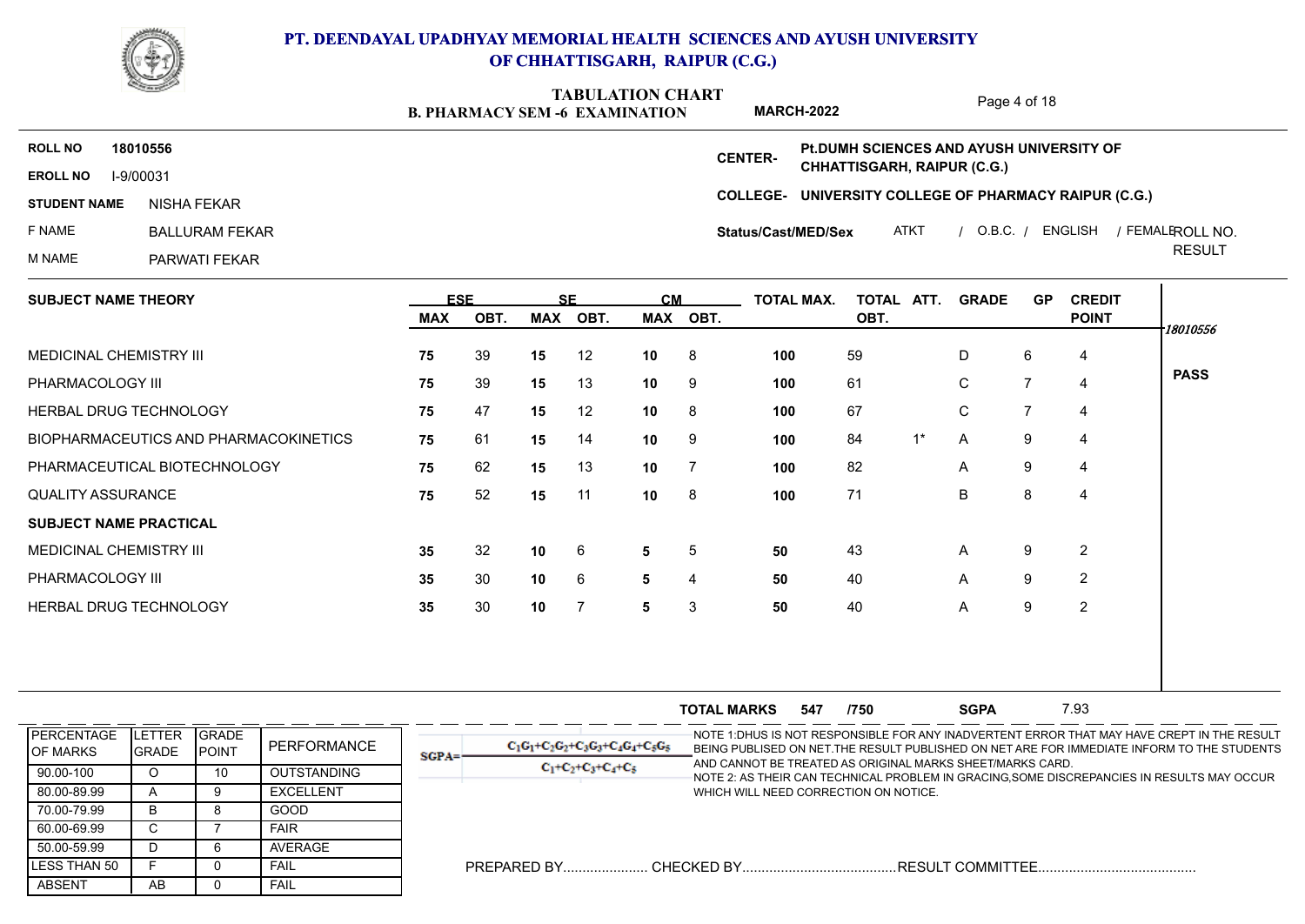

**B. PHARMACY SEM -6 EXAMINATION TABULATION CHART MARCH-2022**

Page 5 of 18

**COLLEGE-UNIVERSITY COLLEGE OF PHARMACY RAIPUR (C.G.) EROLL NO** I-9/00034 **ROLL NO 18010559 CENTER-STUDENT NAME** F NAME VISHRAM SINGH M NAME KRISHNA BAI ATKT / S.T. / ENGLISH / FEMALEROLL NO. RESULT ROLL NO. PRIYA KANWAR **Status/Cast/MED/Sex Pt.DUMH SCIENCES AND AYUSH UNIVERSITY OF CHHATTISGARH, RAIPUR (C.G.)**

| <b>SUBJECT NAME THEORY</b>            | <b>ESE</b>       |      | <b>SE</b> |      | <b>CM</b>       |                | TOTAL MAX. | TOTAL ATT. |       | <b>GRADE</b> | <b>GP</b> | <b>CREDIT</b>  |             |
|---------------------------------------|------------------|------|-----------|------|-----------------|----------------|------------|------------|-------|--------------|-----------|----------------|-------------|
|                                       | MAX              | OBT. | MAX       | OBT. |                 | MAX OBT.       |            | OBT.       |       |              |           | <b>POINT</b>   | 18010559    |
| MEDICINAL CHEMISTRY III               | 75               | 35   | 15        | 10   | 10 <sup>°</sup> | $\overline{7}$ | 100        | 52         | $1^*$ | D            | 6         | 4              |             |
| PHARMACOLOGY III                      | 75               | 39   | 15        | 13   | 10              | $\overline{7}$ | 100        | 59         |       | D            | 6         | 4              | <b>PASS</b> |
| HERBAL DRUG TECHNOLOGY                | 75               | 43   | 15        | 10   | 10 <sub>1</sub> | - 9            | 100        | 62         |       | C            | 7         | 4              |             |
| BIOPHARMACEUTICS AND PHARMACOKINETICS | 75               | 33   | 15        | 12   | 10              | - 9            | 100        | 54         |       | D            | 6         | 4              |             |
| PHARMACEUTICAL BIOTECHNOLOGY          | 75               | 51   | 15        | 11   | 10              | $\overline{7}$ | 100        | 69         |       | C            |           | 4              |             |
| <b>QUALITY ASSURANCE</b>              | 75               | 40   | 15        | 12   | 10 <sub>1</sub> | $\overline{7}$ | 100        | 59         |       | D            | 6         | 4              |             |
| <b>SUBJECT NAME PRACTICAL</b>         |                  |      |           |      |                 |                |            |            |       |              |           |                |             |
| MEDICINAL CHEMISTRY III               | 35               | 29   | 10        | -7   | 5               | 3              | 50         | 39         |       | B            | 8         | 2              |             |
| PHARMACOLOGY III                      | 35               | 28   | 10        | 5    | 5               | 4              | 50         | 37         |       | B            | 8         | $\overline{2}$ |             |
| <b>HERBAL DRUG TECHNOLOGY</b>         | $35\phantom{.0}$ | 29   | 10        | 6    | 5               | 3              | 50         | 38         |       | B            | 8         | $\overline{2}$ |             |
|                                       |                  |      |           |      |                 |                |            |            |       |              |           |                |             |
|                                       |                  |      |           |      |                 |                |            |            |       |              |           |                |             |

**TOTAL MARKS 469 /750 SGPA 6.67 SGPA 469 /750 SGPA** 6.67 NOTE 1:DHUS IS NOT RESPONSIBLE FOR ANY INADVERTENT ERROR THAT MAY HAVE CREPT IN THE RESULT BEING PUBLISED ON NET.THE RESULT PUBLISHED ON NET ARE FOR IMMEDIATE INFORM TO THE STUDENTS AND CANNOT BE TREATED AS ORIGINAL MARKS SHEET/MARKS CARD. NOTE 2: AS THEIR CAN TECHNICAL PROBLEM IN GRACING,SOME DISCREPANCIES IN RESULTS MAY OCCUR WHICH WILL NEED CORRECTION ON NOTICE. PREPARED BY...................... CHECKED BY........................................RESULT COMMITTEE......................................... ABSENT | AB | 0 LESS THAN 50 F O 50.00-59.99 | D | 6 60.00-69.99 C 7 70.00-79.99 | B | 8 80.00-89.99 | A | 9 90.00-100 | O | 10 **PERCENTAGE** OF MARKS **GRADE** POINT LETTER GRADE GRADE GRADE PERFORMANCE  $\begin{array}{|c|c|c|c|c|c|c|c|c|}\hline \text{GRADE} & & \text{C}_1\text{G}_1+\text{C}_2 \\\hline \end{array}$ O 10 OUTSTANDING A 9 EXCELLENT B 8 GOOD C | 7 | FAIR | | D 6 AVERAGE F 0 FAIL AB 0 FAIL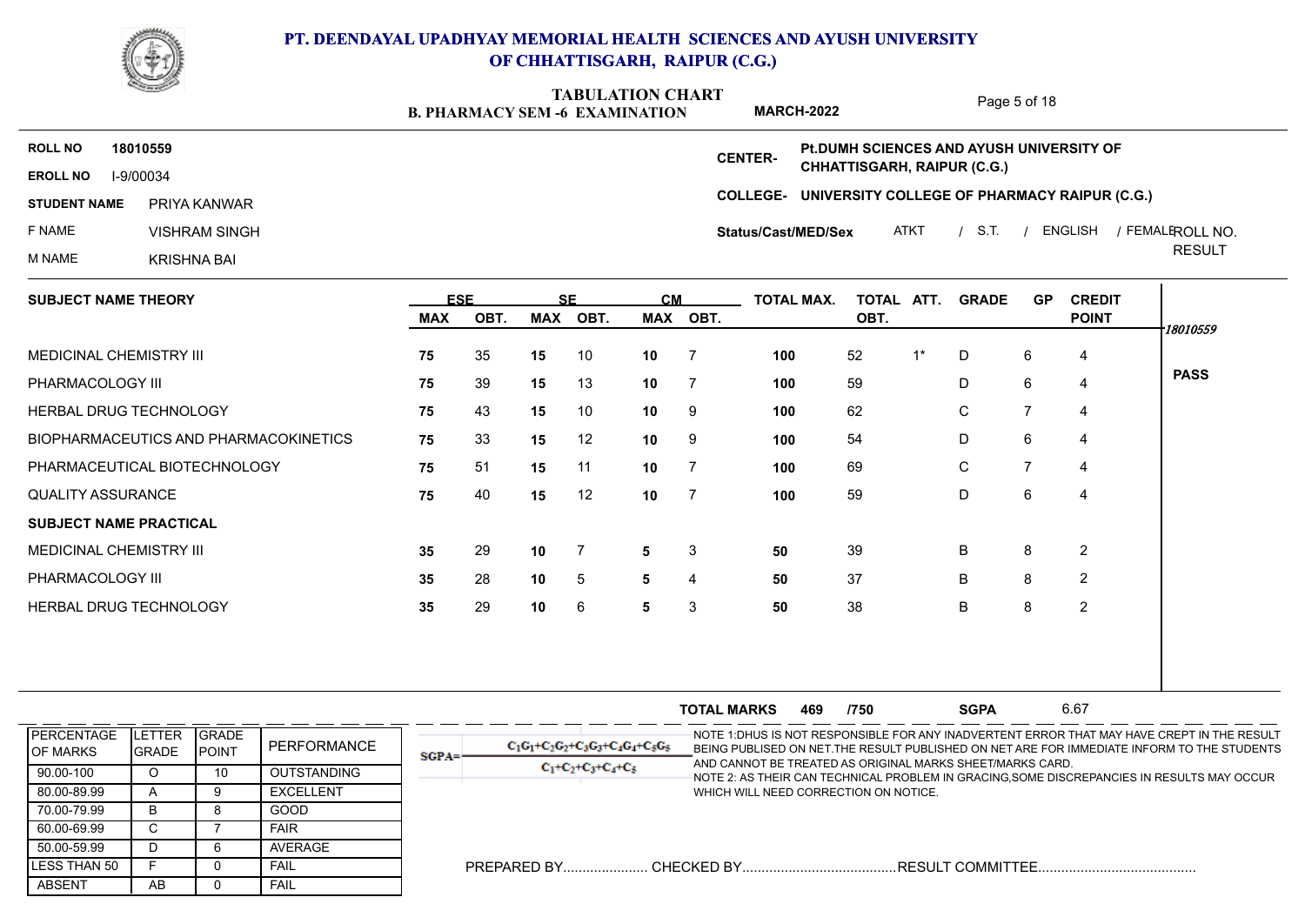

**B. PHARMACY SEM -6 EXAMINATION TABULATION CHART MARCH-2022**

Page 6 of 18

**COLLEGE-UNIVERSITY COLLEGE OF PHARMACY RAIPUR (C.G.) EROLL NO** I-9/00035 **ROLL NO 18010560 CENTER-STUDENT NAME** F NAME NAROTTAM LAL M NAME PRAMILA BAI ATKT / O.B.C. / ENGLISH / MALE ROLL NO. RESULT ROLL NO. RAKESH KUMAR **Status/Cast/MED/Sex Pt.DUMH SCIENCES AND AYUSH UNIVERSITY OF CHHATTISGARH, RAIPUR (C.G.)**

| <b>SUBJECT NAME THEORY</b>            | <b>ESE</b> |      |            | <b>SE</b> | <b>CM</b>       |      | <b>TOTAL MAX.</b> | TOTAL ATT. |       | <b>GRADE</b> | <b>GP</b> | <b>CREDIT</b>  |             |
|---------------------------------------|------------|------|------------|-----------|-----------------|------|-------------------|------------|-------|--------------|-----------|----------------|-------------|
|                                       | MAX        | OBT. | <b>MAX</b> | OBT.      | MAX             | OBT. |                   | OBT.       |       |              |           | <b>POINT</b>   | 18010560    |
| <b>MEDICINAL CHEMISTRY III</b>        | 75         | 41   | 15         | 11        | 10 <sup>1</sup> | - 9  | 100               | 61         | $1^*$ | $\mathsf{C}$ |           | 4              |             |
| PHARMACOLOGY III                      | 75         | 37   | 15         | 12        | 10              | - 8  | 100               | 57         |       | D            | 6         | 4              | <b>PASS</b> |
| HERBAL DRUG TECHNOLOGY                | 75         | 30   | 15         | 12        | 10 <sup>1</sup> | - 9  | 100               | 51         |       | D            | 6         | $\overline{4}$ |             |
| BIOPHARMACEUTICS AND PHARMACOKINETICS | 75         | 46   | 15         | 12        | 10 <sup>1</sup> | - 9  | 100               | 67         | $1^*$ | $\mathsf{C}$ | 7         | 4              |             |
| PHARMACEUTICAL BIOTECHNOLOGY          | 75         | 51   | 15         | 12        | 10              | - 8  | 100               | 71         |       | B            | 8         | 4              |             |
| <b>QUALITY ASSURANCE</b>              | 75         | 47   | 15         | 11        | 10 <sub>1</sub> | - 9  | 100               | 67         |       | C            |           | 4              |             |
| <b>SUBJECT NAME PRACTICAL</b>         |            |      |            |           |                 |      |                   |            |       |              |           |                |             |
| MEDICINAL CHEMISTRY III               | 35         | 31   | 10         | 8         | 5               | 5    | 50                | 44         |       | $\mathsf{A}$ | 9         | 2              |             |
| PHARMACOLOGY III                      | 35         | 30   | 10         | 6         | $5^{\circ}$     | 3    | 50                | 39         |       | B            | 8         | $\overline{2}$ |             |
| HERBAL DRUG TECHNOLOGY                | 35         | 30   | 10         | -7        | 5               | 4    | 50                | 41         |       | A            | 9         | $\overline{2}$ |             |
|                                       |            |      |            |           |                 |      |                   |            |       |              |           |                |             |
|                                       |            |      |            |           |                 |      |                   |            |       |              |           |                |             |

**TOTAL MARKS 498 /750 SGPA 7.20 SGPA 498 7.20 SGPA 7.20** NOTE 1:DHUS IS NOT RESPONSIBLE FOR ANY INADVERTENT ERROR THAT MAY HAVE CREPT IN THE RESULT BEING PUBLISED ON NET.THE RESULT PUBLISHED ON NET ARE FOR IMMEDIATE INFORM TO THE STUDENTS AND CANNOT BE TREATED AS ORIGINAL MARKS SHEET/MARKS CARD. NOTE 2: AS THEIR CAN TECHNICAL PROBLEM IN GRACING,SOME DISCREPANCIES IN RESULTS MAY OCCUR WHICH WILL NEED CORRECTION ON NOTICE. PREPARED BY...................... CHECKED BY........................................RESULT COMMITTEE......................................... ABSENT | AB | 0 LESS THAN 50 F O 50.00-59.99 | D | 6 60.00-69.99 C 7 70.00-79.99 | B | 8 80.00-89.99 | A | 9 90.00-100 | 0 | 10 **PERCENTAGE** OF MARKS **GRADE** POINT LETTER GRADE GRADE GRADE PERFORMANCE  $\begin{array}{|c|c|c|c|c|c|c|c|c|}\hline \text{GRADE} & & \text{C}_1\text{G}_1+\text{C}_2 \\\hline \end{array}$ O 10 OUTSTANDING A 9 EXCELLENT B 8 GOOD C | 7 | FAIR | | D 6 AVERAGE F 0 FAIL AB 0 FAIL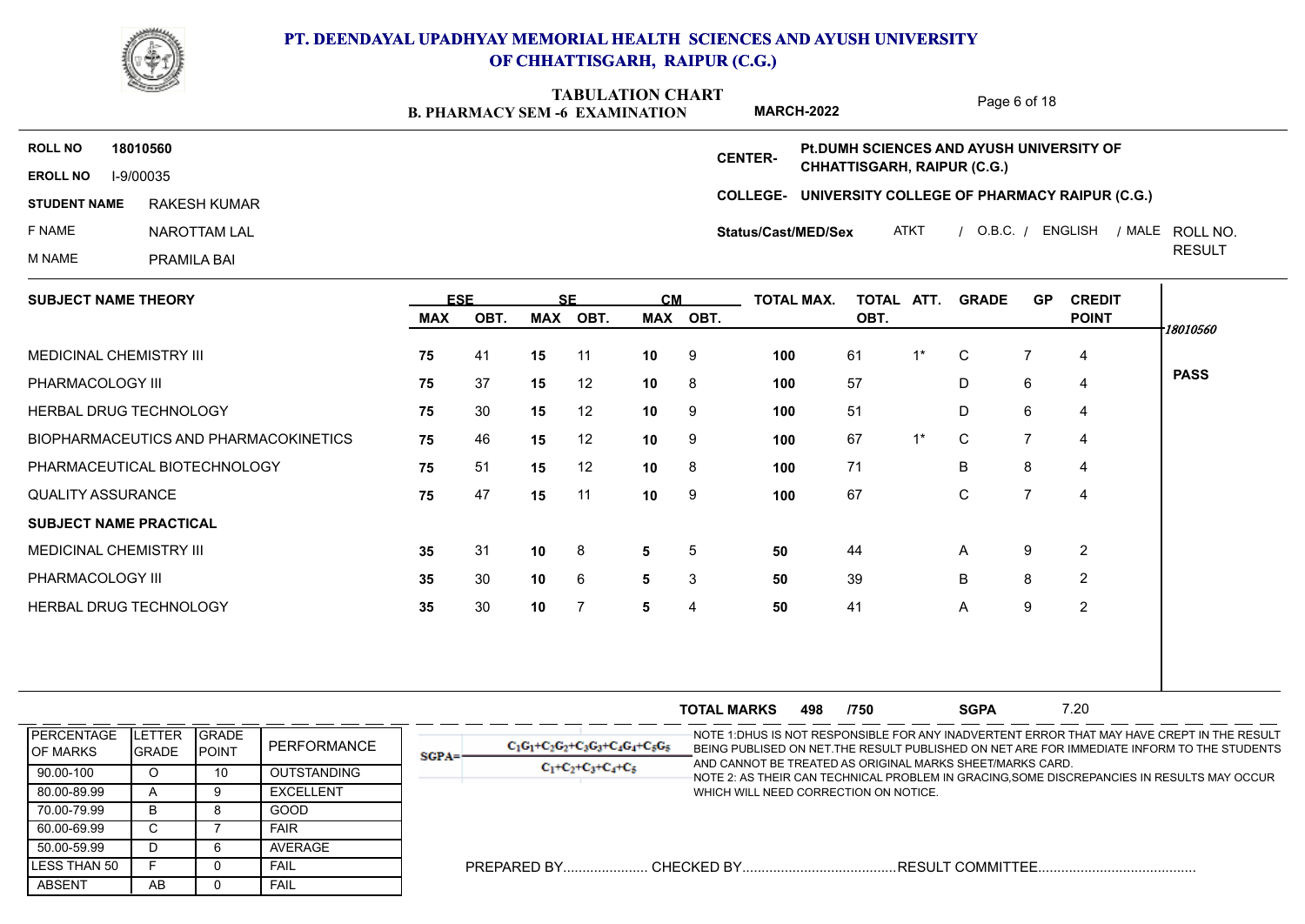

**B. PHARMACY SEM -6 EXAMINATION TABULATION CHART MARCH-2022**

Page 7 of 18

**COLLEGE-UNIVERSITY COLLEGE OF PHARMACY RAIPUR (C.G.) EROLL NO** I-9/00045 **ROLL NO 18010570 CENTER-STUDENT NAME** F NAME MUKESH M NAME DHARAM ATKT / O.B.C. / ENGLISH / FEMALEROLL NO. RESULT ROLL NO. TANUJA SAHU **Status/Cast/MED/Sex Pt.DUMH SCIENCES AND AYUSH UNIVERSITY OF CHHATTISGARH, RAIPUR (C.G.)**

| <b>SUBJECT NAME THEORY</b>            | <b>ESE</b> |      | <b>SE</b> |                | <b>CM</b>       |          | TOTAL MAX. | TOTAL ATT. |       | <b>GRADE</b> | <b>GP</b> | <b>CREDIT</b>  |             |
|---------------------------------------|------------|------|-----------|----------------|-----------------|----------|------------|------------|-------|--------------|-----------|----------------|-------------|
|                                       | <b>MAX</b> | OBT. | MAX       | OBT.           |                 | MAX OBT. |            | OBT.       |       |              |           | <b>POINT</b>   | 18010570    |
| MEDICINAL CHEMISTRY III               | 75         | 50   | 15        | -11            | 10              |          | 100        | 68         | $1^*$ | C            |           | 4              |             |
| PHARMACOLOGY III                      | 75         | 44   | 15        | 13             | 10              | -9       | 100        | 66         |       | $\mathsf{C}$ | 7         | 4              | <b>PASS</b> |
| HERBAL DRUG TECHNOLOGY                | 75         | 36   | 15        | 11             | 10              | - 8      | 100        | 55         |       | D            | 6         | 4              |             |
| BIOPHARMACEUTICS AND PHARMACOKINETICS | 75         | 47   | 15        | 12             | 10 <sup>°</sup> | -9       | 100        | 68         | $1^*$ | C.           | 7         | 4              |             |
| PHARMACEUTICAL BIOTECHNOLOGY          | 75         | 51   | 15        | 13             | 10              | - 8      | 100        | 72         |       | B            | 8         | 4              |             |
| <b>QUALITY ASSURANCE</b>              | 75         | 43   | 15        | 6              | 10              | -8       | 100        | 57         |       | D            | 6         | 4              |             |
| <b>SUBJECT NAME PRACTICAL</b>         |            |      |           |                |                 |          |            |            |       |              |           |                |             |
| MEDICINAL CHEMISTRY III               | 35         | 29   | 10        | 8              | 5               | 3        | 50         | 40         |       | $\mathsf{A}$ | 9         | $\overline{2}$ |             |
| PHARMACOLOGY III                      | 35         | 27   | 10        | $\overline{7}$ | 5               | 3        | 50         | 37         |       | B            | 8         | 2              |             |
| HERBAL DRUG TECHNOLOGY                | 35         | 29   | 10        | -7             | 5               | 4        | 50         | 40         |       | A            | 9         | $\overline{2}$ |             |
|                                       |            |      |           |                |                 |          |            |            |       |              |           |                |             |
|                                       |            |      |           |                |                 |          |            |            |       |              |           |                |             |

|                                      |                            |                                |                    |         |                                      | <b>TOTAL MARKS</b> | 503 | /750                                  | <b>SGPA</b>                                               | 7.20 |                                                                                                                                                                                            |
|--------------------------------------|----------------------------|--------------------------------|--------------------|---------|--------------------------------------|--------------------|-----|---------------------------------------|-----------------------------------------------------------|------|--------------------------------------------------------------------------------------------------------------------------------------------------------------------------------------------|
| <b>PERCENTAGE</b><br><b>OF MARKS</b> | TER<br>.ET<br><b>GRADE</b> | <b>IGRADE</b><br><b>IPOINT</b> | PERFORMANCE        | $SGPA=$ | $C_1C_1+C_2C_2+C_3C_3+C_4C_4+C_5C_5$ |                    |     |                                       | AND CANNOT BE TREATED AS ORIGINAL MARKS SHEET/MARKS CARD. |      | -NOTE 1:DHUS IS NOT RESPONSIBLE FOR ANY INADVERTENT ERROR THAT MAY HAVE CREPT IN THE RESULT<br>BEING PUBLISED ON NET. THE RESULT PUBLISHED ON NET ARE FOR IMMEDIATE INFORM TO THE STUDENTS |
| 90.00-100                            | U                          | 10                             | <b>OUTSTANDING</b> |         | $C_1+C_2+C_3+C_4+C_5$                |                    |     |                                       |                                                           |      | NOTE 2: AS THEIR CAN TECHNICAL PROBLEM IN GRACING,SOME DISCREPANCIES IN RESULTS MAY OCCUR                                                                                                  |
| 80.00-89.99                          |                            |                                | EXCELLENT          |         |                                      |                    |     | WHICH WILL NEED CORRECTION ON NOTICE. |                                                           |      |                                                                                                                                                                                            |
| 70.00-79.99                          | ה                          |                                | GOOD               |         |                                      |                    |     |                                       |                                                           |      |                                                                                                                                                                                            |
| 60.00-69.99                          | ◡                          |                                | <b>FAIR</b>        |         |                                      |                    |     |                                       |                                                           |      |                                                                                                                                                                                            |
| 50.00-59.99                          |                            |                                | AVERAGE            |         |                                      |                    |     |                                       |                                                           |      |                                                                                                                                                                                            |
| LESS THAN 50                         |                            |                                | <b>FAIL</b>        |         | <b>PREPARED BY</b>                   | . CHECKED BY       |     |                                       | .RESULT COMMITTEE.                                        |      |                                                                                                                                                                                            |
| ABSENT                               | AB                         |                                | FAIL               |         |                                      |                    |     |                                       |                                                           |      |                                                                                                                                                                                            |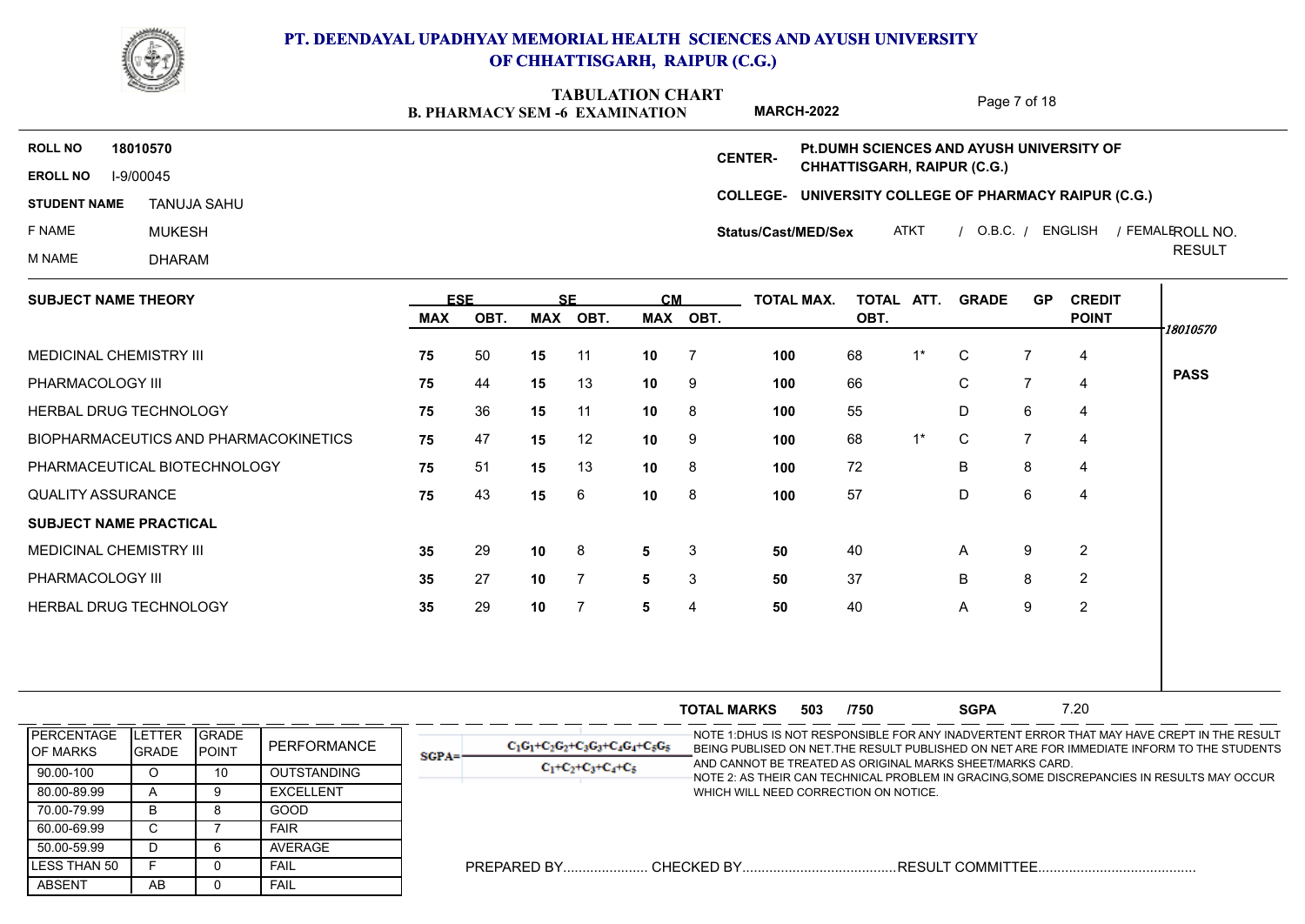

**B. PHARMACY SEM -6 EXAMINATION TABULATION CHART**

Page 8 of 18

**COLLEGE-UNIVERSITY COLLEGE OF PHARMACY RAJNANDGAON (C.G.) EROLL NO** I-9/00049 **ROLL NO 18010503 CENTER-STUDENT NAME ABHISHEK GANWIR** F NAME ASHOK KUMAR GANWIR M NAME SHARADA GANWIR / / / ATKT S.C. ENGLISH MALE RESULT ROLL NO. ABHISHEK GANWIR **Status/Cast/MED/Sex Pt.DUMH SCIENCES AND AYUSH UNIVERSITY OF CHHATTISGARH, RAIPUR (C.G.) MARCH-2022**

| <b>SUBJECT NAME THEORY</b>            | <b>ESE</b> |      | <b>SE</b> |      | <b>CM</b> |                | <b>TOTAL MAX.</b> | TOTAL ATT. |       | <b>GRADE</b> | <b>GP</b> | <b>CREDIT</b>  |             |
|---------------------------------------|------------|------|-----------|------|-----------|----------------|-------------------|------------|-------|--------------|-----------|----------------|-------------|
|                                       | MAX        | OBT. | MAX       | OBT. |           | MAX OBT.       |                   | OBT.       |       |              |           | <b>POINT</b>   | 18010503    |
| <b>MEDICINAL CHEMISTRY III</b>        | 75         | 43   | 15        | 11   | 10        | $\overline{7}$ | 100               | 61         |       | C            |           | 4              |             |
| PHARMACOLOGY III                      | 75         | 44   | 15        | 13   | 10        | 8 <sup>8</sup> | 100               | 65         | $1^*$ | C            | 7         | 4              | <b>PASS</b> |
| HERBAL DRUG TECHNOLOGY                | 75         | 40   | 15        | 10   | 10        | - 8            | 100               | 58         |       | D            | 6         | 4              |             |
| BIOPHARMACEUTICS AND PHARMACOKINETICS | 75         | 38   | 15        | 10   | 10        |                | 100               | 55         |       | D            | 6         | 4              |             |
| PHARMACEUTICAL BIOTECHNOLOGY          | 75         | 53   | 15        | 13   | 10        |                | 100               | 73         |       | B            | 8         | 4              |             |
| <b>QUALITY ASSURANCE</b>              | 75         | 46   | 15        | 10   | 10        | - 8            | 100               | 64         |       | $\mathsf{C}$ | 7         | $\overline{a}$ |             |
| <b>SUBJECT NAME PRACTICAL</b>         |            |      |           |      |           |                |                   |            |       |              |           |                |             |
| <b>MEDICINAL CHEMISTRY III</b>        | 35         | 27   | 10        | 6    | 5         | 4              | 50                | 37         |       | B            | 8         | $\overline{2}$ |             |
| PHARMACOLOGY III                      | 35         | 23   | 10        | 6    | 5         | 3              | 50                | 32         |       | C            |           | 2              |             |
| HERBAL DRUG TECHNOLOGY                | 35         | 28   | 10        | 6    | 5         | 4              | 50                | 38         |       | B            | 8         | $\overline{2}$ |             |
|                                       |            |      |           |      |           |                |                   |            |       |              |           |                |             |

|                                        |                         |                                |                    |          |                                      | <b>TOTAL MARKS</b>                    | 483 | /750 | <b>SGPA</b>                                               | 7.00 |                                                                                                                                                                                           |
|----------------------------------------|-------------------------|--------------------------------|--------------------|----------|--------------------------------------|---------------------------------------|-----|------|-----------------------------------------------------------|------|-------------------------------------------------------------------------------------------------------------------------------------------------------------------------------------------|
| <b>IPERCENTAGE</b><br><b>IOF MARKS</b> | LETTER<br><b>IGRADE</b> | <b>IGRADE</b><br><b>IPOINT</b> | PERFORMANCE        | $SGPA =$ | $C_1C_1+C_2C_2+C_3C_3+C_4C_4+C_5C_5$ |                                       |     |      | AND CANNOT BE TREATED AS ORIGINAL MARKS SHEET/MARKS CARD. |      | -NOTE 1:DHUS IS NOT RESPONSIBLE FOR ANY INADVERTENT ERROR THAT MAY HAVE CREPT IN THE RESULT<br>BEING PUBLISED ON NET THE RESULT PUBLISHED ON NET ARE FOR IMMEDIATE INFORM TO THE STUDENTS |
| 90.00-100                              |                         | 10                             | <b>OUTSTANDING</b> |          | $C_1+C_2+C_3+C_4+C_5$                |                                       |     |      |                                                           |      | NOTE 2: AS THEIR CAN TECHNICAL PROBLEM IN GRACING,SOME DISCREPANCIES IN RESULTS MAY OCCUR                                                                                                 |
| 80.00-89.99                            |                         |                                | <b>EXCELLENT</b>   |          |                                      | WHICH WILL NEED CORRECTION ON NOTICE. |     |      |                                                           |      |                                                                                                                                                                                           |
| 70.00-79.99                            |                         |                                | GOOD               |          |                                      |                                       |     |      |                                                           |      |                                                                                                                                                                                           |
| 60.00-69.99                            |                         |                                | <b>FAIR</b>        |          |                                      |                                       |     |      |                                                           |      |                                                                                                                                                                                           |
| 50.00-59.99                            |                         |                                | AVERAGE            |          |                                      |                                       |     |      |                                                           |      |                                                                                                                                                                                           |
| ILESS THAN 50                          |                         |                                | FAIL               |          |                                      |                                       |     |      |                                                           |      |                                                                                                                                                                                           |
| ABSENT                                 | AB                      |                                | FAIL               |          |                                      |                                       |     |      |                                                           |      |                                                                                                                                                                                           |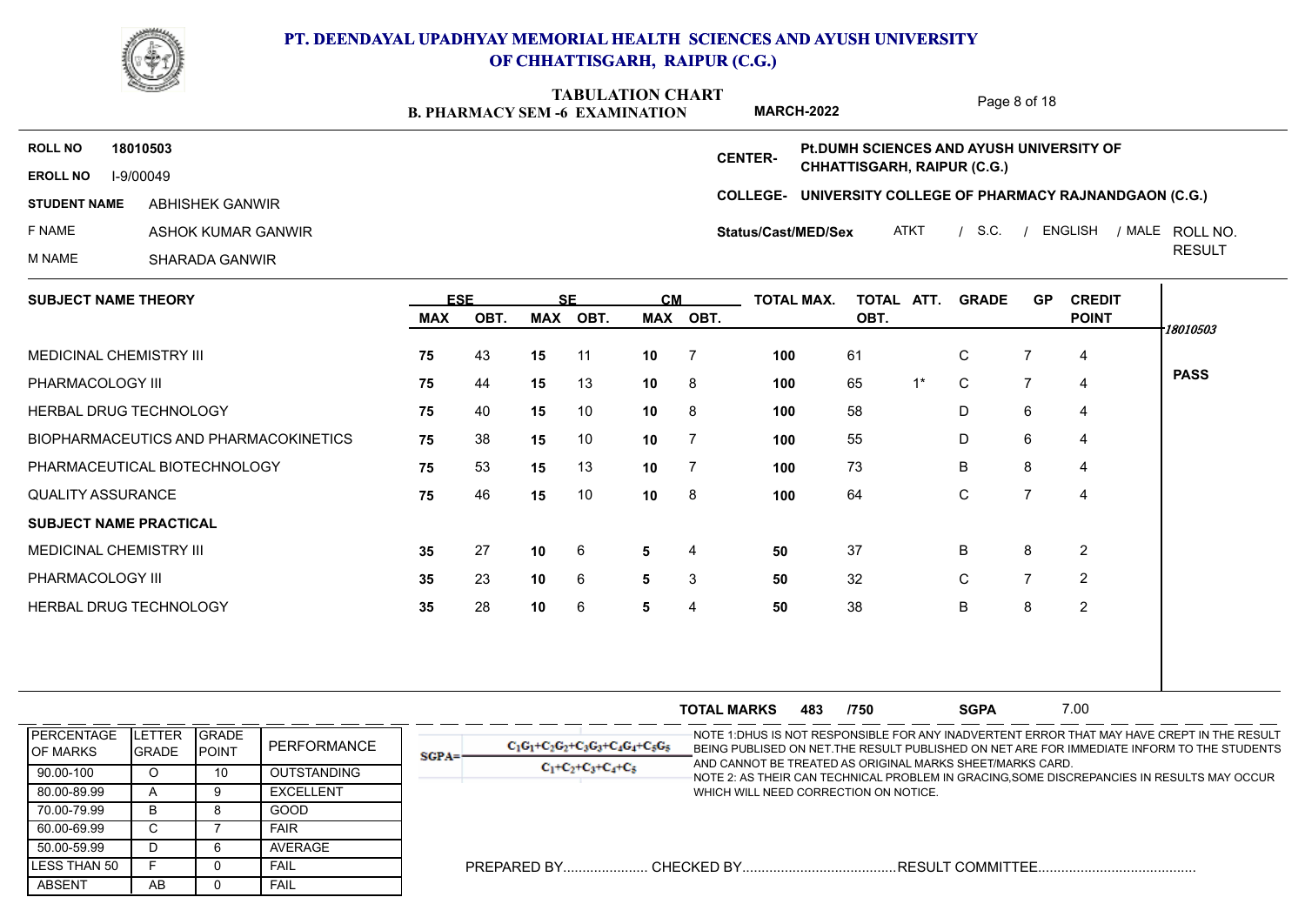

**B. PHARMACY SEM -6 EXAMINATION TABULATION CHART**

Page 9 of 18

**MARCH-2022 Pt.DUMH SCIENCES AND AYUSH UNIVERSITY OF ROLL NO 18010506 CENTER-CHHATTISGARH, RAIPUR (C.G.) EROLL NO** I-9/00052 **COLLEGE-UNIVERSITY COLLEGE OF PHARMACY RAJNANDGAON (C.G.) STUDENT NAME** / / / ROLL NO. BHAVYA SHARMA SUPPL. GEN. ENGLISH FEMALE **Status/Cast/MED/Sex** F NAME KAMALKANT SHARMA RESULT M NAME PUSHPLATA SHARMA  $\mathbf{L}$ 

| <b>SUBJECT NAME THEORY</b>            |     | <b>ESE</b> |    | <b>SE</b> | <b>CM</b>       |                | TOTAL MAX. | TOTAL ATT. |       | <b>GRADE</b> | <b>GP</b> | <b>CREDIT</b>  |             |
|---------------------------------------|-----|------------|----|-----------|-----------------|----------------|------------|------------|-------|--------------|-----------|----------------|-------------|
|                                       | MAX | OBT.       |    | MAX OBT.  |                 | MAX OBT.       |            | OBT.       |       |              |           | <b>POINT</b>   | 18010506    |
| MEDICINAL CHEMISTRY III               | 75  | 37         | 15 | -6        | 10 <sub>1</sub> | - 9            | 100        | 52         | $1^*$ | D            | 6         | 4              |             |
| PHARMACOLOGY III                      | 75  | 40         | 15 | 12        | 10              | $\overline{7}$ | 100        | 59         | $1^*$ | D            | 6         | $\overline{4}$ | <b>PASS</b> |
| <b>HERBAL DRUG TECHNOLOGY</b>         | 75  | 58         | 15 | 10        | 10 <sup>1</sup> | - 9            | 100        | 77         | $1^*$ | B            | 8         | 4              |             |
| BIOPHARMACEUTICS AND PHARMACOKINETICS | 75  | 34         | 15 | 11        | 10 <sup>1</sup> | $\overline{7}$ | 100        | 52         |       | D            | 6         | 4              |             |
| PHARMACEUTICAL BIOTECHNOLOGY          | 75  | 49         | 15 | 12        | 10              | - 9            | 100        | 70         |       | B            | 8         | $\overline{4}$ |             |
| <b>QUALITY ASSURANCE</b>              | 75  | 40         | 15 | -7        | 10 <sup>1</sup> | - 8            | 100        | 55         |       | D            | 6         | 4              |             |
| <b>SUBJECT NAME PRACTICAL</b>         |     |            |    |           |                 |                |            |            |       |              |           |                |             |
| MEDICINAL CHEMISTRY III               | 35  | 29         | 10 | 5         | 5               | 4              | 50         | 38         |       | B            | 8         | 2              |             |
| PHARMACOLOGY III                      | 35  | 28         | 10 | 6         | 5               | 3              | 50         | 37         |       | B            | 8         | 2              |             |
| <b>HERBAL DRUG TECHNOLOGY</b>         | 35  | 25         | 10 | 5         | 5               | 5              | 50         | 35         |       | B            | 8         | 2              |             |
|                                       |     |            |    |           |                 |                |            |            |       |              |           |                |             |
|                                       |     |            |    |           |                 |                |            |            |       |              |           |                |             |

|                                      |                        |                                |                    |         |                                      | <b>TOTAL MARKS</b>                    | 475 | /750 | <b>SGPA</b>                                               | 6.93 |                                                                                                                                                                                            |
|--------------------------------------|------------------------|--------------------------------|--------------------|---------|--------------------------------------|---------------------------------------|-----|------|-----------------------------------------------------------|------|--------------------------------------------------------------------------------------------------------------------------------------------------------------------------------------------|
| <b>PERCENTAGE</b><br><b>OF MARKS</b> | LETTER<br><b>GRADE</b> | <b>IGRADE</b><br><b>IPOINT</b> | PERFORMANCE        | $SGPA=$ | $C_1G_1+C_2G_2+C_3G_3+C_4G_4+C_5G_5$ |                                       |     |      | AND CANNOT BE TREATED AS ORIGINAL MARKS SHEET/MARKS CARD. |      | -NOTE 1:DHUS IS NOT RESPONSIBLE FOR ANY INADVERTENT ERROR THAT MAY HAVE CREPT IN THE RESULT<br>BEING PUBLISED ON NET. THE RESULT PUBLISHED ON NET ARE FOR IMMEDIATE INFORM TO THE STUDENTS |
| 90.00-100                            | O                      | 10                             | <b>OUTSTANDING</b> |         | $C_1+C_2+C_3+C_4+C_5$                |                                       |     |      |                                                           |      | NOTE 2: AS THEIR CAN TECHNICAL PROBLEM IN GRACING,SOME DISCREPANCIES IN RESULTS MAY OCCUR                                                                                                  |
| 80.00-89.99                          |                        |                                | EXCELLENT          |         |                                      | WHICH WILL NEED CORRECTION ON NOTICE. |     |      |                                                           |      |                                                                                                                                                                                            |
| 70.00-79.99                          | ה                      |                                | GOOD               |         |                                      |                                       |     |      |                                                           |      |                                                                                                                                                                                            |
| 60.00-69.99                          |                        |                                | <b>FAIR</b>        |         |                                      |                                       |     |      |                                                           |      |                                                                                                                                                                                            |
| 50.00-59.99                          |                        |                                | AVERAGE            |         |                                      |                                       |     |      |                                                           |      |                                                                                                                                                                                            |
| LESS THAN 50                         |                        |                                | FAIL               |         | PREPARED BY.                         | CHECKED BY                            |     |      | . RESULT COMMITTEE                                        |      |                                                                                                                                                                                            |
| ABSENT                               | AB                     |                                | FAIL               |         |                                      |                                       |     |      |                                                           |      |                                                                                                                                                                                            |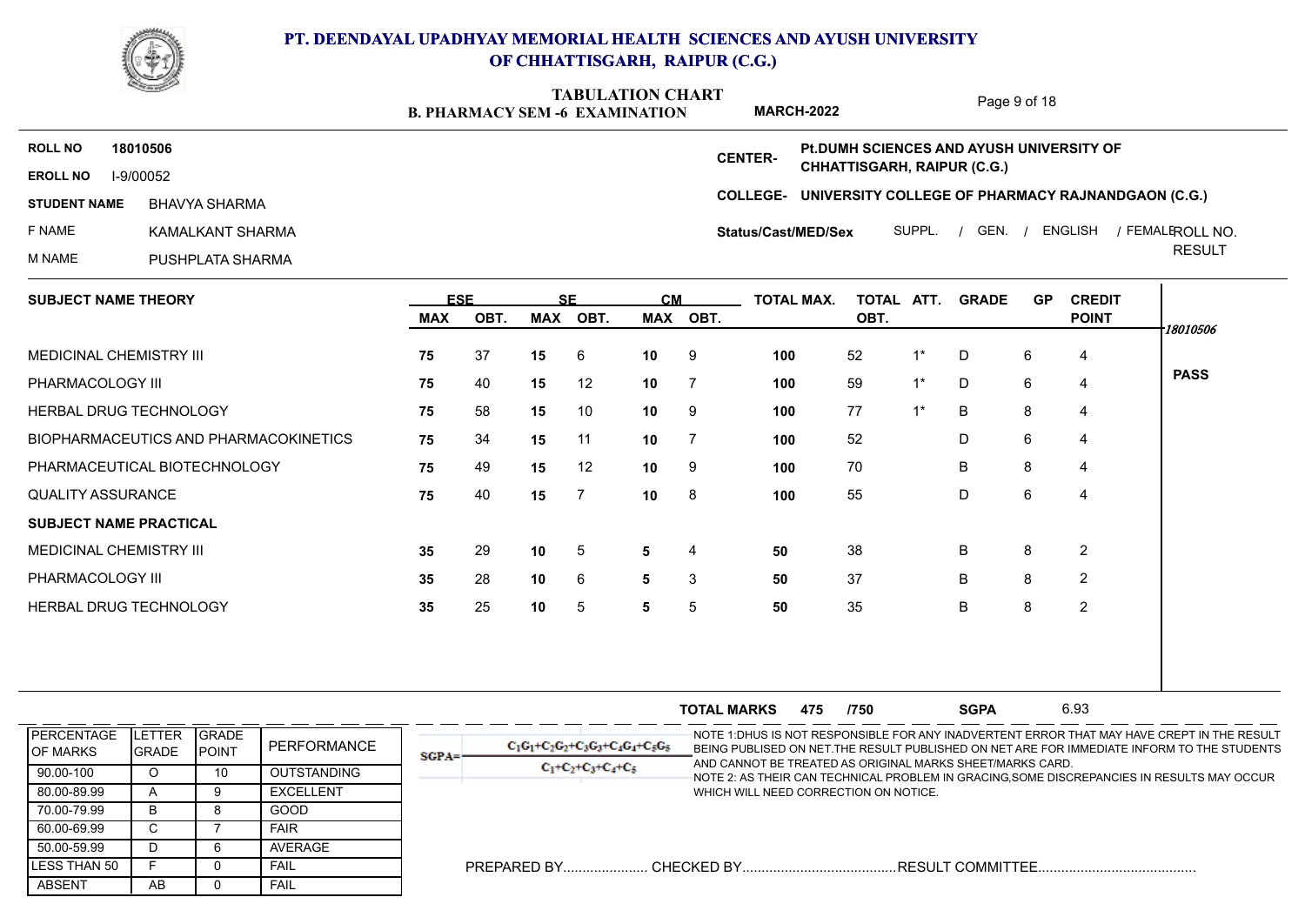

**B. PHARMACY SEM -6 EXAMINATION TABULATION CHART MARCH-2022**

Page 10 of 18

**COLLEGE-UNIVERSITY COLLEGE OF PHARMACY RAJNANDGAON (C.G.) EROLL NO** I-9/00054 **ROLL NO 18010508 CENTER-STUDENT NAME CHANCHAL SINHA** F NAME DOMAN LAL SINHA M NAME BHARTI SINHA / / / ROLL NO. CHANCHAL SINHA SUPPL. O.B.C. ENGLISH FEMALE RESULT **Status/Cast/MED/Sex Pt.DUMH SCIENCES AND AYUSH UNIVERSITY OF CHHATTISGARH, RAIPUR (C.G.)**

| <b>SUBJECT NAME THEORY</b>            |            | <b>ESE</b> |     | <b>SF</b>       | <b>CM</b>       |      | <b>TOTAL MAX.</b> | TOTAL ATT. |       | <b>GRADE</b> | <b>GP</b>      | <b>CREDIT</b>  |             |
|---------------------------------------|------------|------------|-----|-----------------|-----------------|------|-------------------|------------|-------|--------------|----------------|----------------|-------------|
|                                       | <b>MAX</b> | OBT.       | MAX | OBT.            | MAX             | OBT. |                   | OBT.       |       |              |                | <b>POINT</b>   | 18010508    |
| MEDICINAL CHEMISTRY III               | 75         | 29         | 15  | 6               | 10              | 9    | 100               | 44*        | 1*    | F            | 0              | 4              |             |
| PHARMACOLOGY III                      | 75         | 45         | 15  | 13              | 10              | 8    | 100               | 66         | $1^*$ | C            | $\overline{7}$ | $\overline{4}$ | <b>FAIL</b> |
| HERBAL DRUG TECHNOLOGY                | 75         | 52         | 15  | 10              | 10              | 8    | 100               | 70         | $1^*$ | B            | 8              | 4              |             |
| BIOPHARMACEUTICS AND PHARMACOKINETICS | 75         | 53         | 15  | 10              | 10 <sup>°</sup> | 9    | 100               | 72         | $1^*$ | B            | 8              | $\overline{4}$ |             |
| PHARMACEUTICAL BIOTECHNOLOGY          | 75         | 44         | 15  | 13              | 10              | 8    | 100               | 65         |       | C            | $\overline{7}$ | $\overline{4}$ |             |
| <b>QUALITY ASSURANCE</b>              | 75         | 41         | 15  | $\overline{7}$  | 10              | 8    | 100               | 56         | $1^*$ | D            | 6              | $\overline{4}$ |             |
| <b>SUBJECT NAME PRACTICAL</b>         |            |            |     |                 |                 |      |                   |            |       |              |                |                |             |
| MEDICINAL CHEMISTRY III               | 35         | 29         | 10  | 7               | 5               | 3    | 50                | 39         |       | B            | 8              | $\overline{2}$ |             |
| PHARMACOLOGY III                      | 35         | 28         | 10  | $5\phantom{.0}$ | 5               | 4    | 50                | 37         |       | B            | 8              | $\overline{2}$ |             |
| HERBAL DRUG TECHNOLOGY                | 35         | 26         | 10  | 5               | 5               | 5    | 50                | 36         |       | B            | 8              | $\overline{2}$ |             |
|                                       |            |            |     |                 |                 |      |                   |            |       |              |                |                |             |
|                                       |            |            |     |                 |                 |      |                   |            |       |              |                |                |             |

|                                        |                                 |                                |                    |          |                                      | <b>TOTAL MARKS</b>                    | 485 | /750 | <b>SGPA</b>                                               | 6.40 |                                                                                                                                                                                            |
|----------------------------------------|---------------------------------|--------------------------------|--------------------|----------|--------------------------------------|---------------------------------------|-----|------|-----------------------------------------------------------|------|--------------------------------------------------------------------------------------------------------------------------------------------------------------------------------------------|
| <b>IPERCENTAGE</b><br><b>IOF MARKS</b> | <b>ILETTER</b><br><b>IGRADE</b> | <b>I</b> GRADE<br><b>POINT</b> | PERFORMANCE        | $SGPA =$ | $C_1G_1+C_2G_2+C_3G_3+C_4G_4+C_5G_5$ |                                       |     |      | AND CANNOT BE TREATED AS ORIGINAL MARKS SHEET/MARKS CARD. |      | -NOTE 1:DHUS IS NOT RESPONSIBLE FOR ANY INADVERTENT ERROR THAT MAY HAVE CREPT IN THE RESULT<br>BEING PUBLISED ON NET. THE RESULT PUBLISHED ON NET ARE FOR IMMEDIATE INFORM TO THE STUDENTS |
| 90.00-100                              |                                 | 10                             | <b>OUTSTANDING</b> |          | $C_1+C_2+C_3+C_4+C_5$                |                                       |     |      |                                                           |      | NOTE 2: AS THEIR CAN TECHNICAL PROBLEM IN GRACING,SOME DISCREPANCIES IN RESULTS MAY OCCUR                                                                                                  |
| 80.00-89.99                            |                                 |                                | <b>EXCELLENT</b>   |          |                                      | WHICH WILL NEED CORRECTION ON NOTICE. |     |      |                                                           |      |                                                                                                                                                                                            |
| 70.00-79.99                            | в                               |                                | GOOD               |          |                                      |                                       |     |      |                                                           |      |                                                                                                                                                                                            |
| 60.00-69.99                            |                                 |                                | <b>FAIR</b>        |          |                                      |                                       |     |      |                                                           |      |                                                                                                                                                                                            |
| 50.00-59.99                            | D                               |                                | AVERAGE            |          |                                      |                                       |     |      |                                                           |      |                                                                                                                                                                                            |
| LESS THAN 50                           |                                 |                                | FAIL               |          | PREPARED BY.                         |                                       |     |      |                                                           |      |                                                                                                                                                                                            |
| <b>ABSENT</b>                          | AB                              |                                | <b>FAIL</b>        |          |                                      |                                       |     |      |                                                           |      |                                                                                                                                                                                            |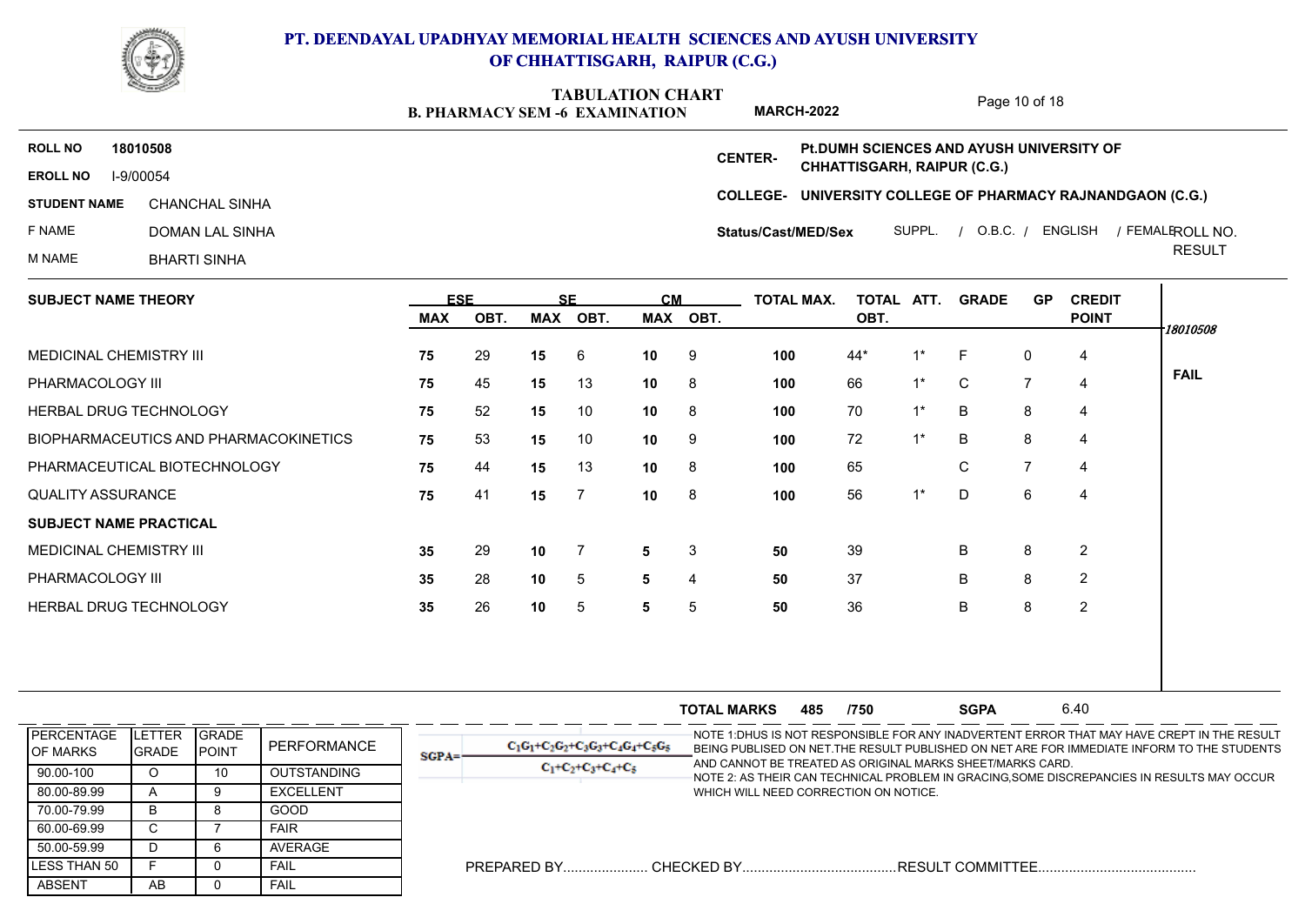

**B. PHARMACY SEM -6 EXAMINATION TABULATION CHART**

Page 11 of 18

**COLLEGE-UNIVERSITY COLLEGE OF PHARMACY RAJNANDGAON (C.G.) EROLL NO** I-9/00057 **ROLL NO 18010511 CENTER-STUDENT NAME** F NAME JAIPAL SAHU M NAME TEEJ DEVI / / / ROLL NO. DINANATH SAHU SUPPL. O.B.C. ENGLISH MALE RESULT **Status/Cast/MED/Sex Pt.DUMH SCIENCES AND AYUSH UNIVERSITY OF CHHATTISGARH, RAIPUR (C.G.) MARCH-2022**

| <b>SUBJECT NAME THEORY</b>            | <b>ESE</b> |      | <b>SF</b> |      | <b>CM</b> |          | <b>TOTAL MAX.</b> | TOTAL ATT. |       | <b>GRADE</b> | <b>GP</b>      | <b>CREDIT</b>  |              |
|---------------------------------------|------------|------|-----------|------|-----------|----------|-------------------|------------|-------|--------------|----------------|----------------|--------------|
|                                       | <b>MAX</b> | OBT. | MAX       | OBT. |           | MAX OBT. |                   | OBT.       |       |              |                | <b>POINT</b>   | 18010511     |
| <b>MEDICINAL CHEMISTRY III</b>        | 75         | 29   | 15        | -11  | 10        | - 8      | 100               | 48*        | $1^*$ | F.           | 0              | 4              |              |
| PHARMACOLOGY III                      | 75         | 30   | 15        | 12   | 10        | - 8      | 100               | 50         |       | D            | 6              | $\overline{4}$ | <b>PASS</b>  |
| <b>HERBAL DRUG TECHNOLOGY</b>         | 75         | 52   | 15        | 10   | 10        | -9       | 100               | 71         | $1^*$ | B            | 8              | 4              | <b>DC 02</b> |
| BIOPHARMACEUTICS AND PHARMACOKINETICS | 75         | 33   | 15        | 10   | 10        |          | 100               | 50         |       | D            | 6              | 4              |              |
| PHARMACEUTICAL BIOTECHNOLOGY          | 75         | 42   | 15        | 10   | 10        | -9       | 100               | 61         |       | C            |                | 4              |              |
| <b>QUALITY ASSURANCE</b>              | 75         | 34   | 15        | 11   | 10        |          | 100               | 52         |       | D            | 6              | 4              |              |
| <b>SUBJECT NAME PRACTICAL</b>         |            |      |           |      |           |          |                   |            |       |              |                |                |              |
| <b>MEDICINAL CHEMISTRY III</b>        | 35         | 29   | 10        |      | 5         | 4        | 50                | 40         |       | $\mathsf{A}$ | 9              | $\overline{2}$ |              |
| PHARMACOLOGY III                      | 35         | 23   | 10        | 6    | 5         | 3        | 50                | 32         |       | C            | $\overline{7}$ | 2              |              |
| HERBAL DRUG TECHNOLOGY                | 35         | 32   | 10        | 8    | 5         | 4        | 50                | 44         |       | A            | 9              | $\overline{2}$ |              |
|                                       |            |      |           |      |           |          |                   |            |       |              |                |                |              |

|                                        |                                 |                                |                  |         |                                      | <b>TOTAL MARKS</b>                    | 448 | /750 | <b>SGPA</b>                                               | 6.07 |                                                                                                                                                                                            |
|----------------------------------------|---------------------------------|--------------------------------|------------------|---------|--------------------------------------|---------------------------------------|-----|------|-----------------------------------------------------------|------|--------------------------------------------------------------------------------------------------------------------------------------------------------------------------------------------|
| <b>IPERCENTAGE</b><br><b>IOF MARKS</b> | <b>ILETTER</b><br><b>IGRADE</b> | <b>IGRADE</b><br><b>IPOINT</b> | PERFORMANCE      | $SGPA=$ | $C_1G_1+C_2G_2+C_3G_3+C_4G_4+C_5G_5$ |                                       |     |      | AND CANNOT BE TREATED AS ORIGINAL MARKS SHEET/MARKS CARD. |      | -NOTE 1:DHUS IS NOT RESPONSIBLE FOR ANY INADVERTENT ERROR THAT MAY HAVE CREPT IN THE RESULT<br>BEING PUBLISED ON NET. THE RESULT PUBLISHED ON NET ARE FOR IMMEDIATE INFORM TO THE STUDENTS |
| 90.00-100                              |                                 |                                | OUTSTANDING      |         | $C_1+C_2+C_3+C_4+C_5$                |                                       |     |      |                                                           |      | NOTE 2: AS THEIR CAN TECHNICAL PROBLEM IN GRACING,SOME DISCREPANCIES IN RESULTS MAY OCCUR                                                                                                  |
| 80.00-89.99                            |                                 |                                | <b>EXCELLENT</b> |         |                                      | WHICH WILL NEED CORRECTION ON NOTICE. |     |      |                                                           |      |                                                                                                                                                                                            |
| 70.00-79.99                            | B.                              |                                | GOOD             |         |                                      |                                       |     |      |                                                           |      |                                                                                                                                                                                            |
| 60.00-69.99                            |                                 |                                | <b>FAIR</b>      |         |                                      |                                       |     |      |                                                           |      |                                                                                                                                                                                            |
| 50.00-59.99                            |                                 |                                | AVERAGE          |         |                                      |                                       |     |      |                                                           |      |                                                                                                                                                                                            |
| <b>ILESS THAN 50</b>                   |                                 |                                | FAIL             |         |                                      |                                       |     |      | RESULT COMMITTEE                                          |      |                                                                                                                                                                                            |
| ABSENT                                 | AB                              |                                | <b>FAIL</b>      |         |                                      |                                       |     |      |                                                           |      |                                                                                                                                                                                            |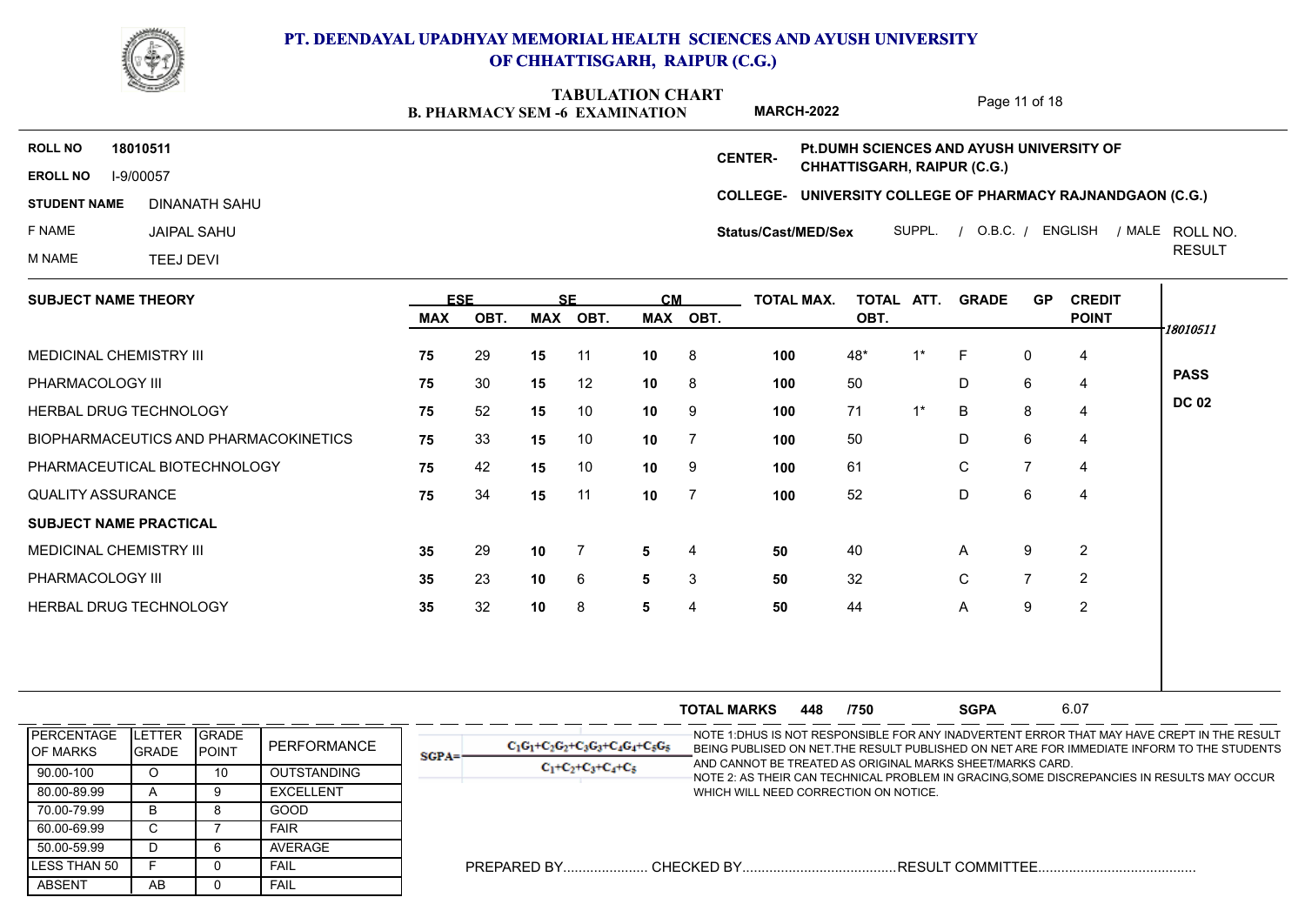

**B. PHARMACY SEM -6 EXAMINATION TABULATION CHART**

Page 12 of 18

2 2 2

**COLLEGE-UNIVERSITY COLLEGE OF PHARMACY RAJNANDGAON (C.G.) EROLL NO** I-9/00060 **ROLL NO 18010513 CENTER-STUDENT NAME** F NAME NETAM ATKT / O.B.C. / ENGLISH / MALE ROLL NO. REMANT KUMAR هادا المسابق المسلمين المسلمين المسلمين المسلمين المسلمين المسلمين المسلمين المسلمين المسلمين الم<br>Status/Cast/MED/Sex ATKT / O.B.C. / ENGLISH / MALE ROLL NO. **Status/Cast/MED/Sex Pt.DUMH SCIENCES AND AYUSH UNIVERSITY OF CHHATTISGARH, RAIPUR (C.G.)**

> **10 10 10**

**35 35 35**

PHARMACOLOGY III

**SUBJECT NAME PRACTICAL** MEDICINAL CHEMISTRY III

QUALITY ASSURANCE

HERBAL DRUG TECHNOLOGY

PHARMACOLOGY III

M NAME REKHA **RESULT SUBJECT NAME THEORY** MEDICINAL CHEMISTRY III HERBAL DRUG TECHNOLOGY BIOPHARMACEUTICS AND PHARMACOKINETICS PHARMACEUTICAL BIOTECHNOLOGY 75 **ESE SE CM MAX OBT. MAX OBT. MAX OBT. TOTAL MAX. TOTAL ATT. OBT. GRADE GP CREDIT POINT 75 75 75 75 75 75** 10 **10** 7 **15 11 10** 8 **12 10** 9 **15 15 10 100 10 100 10 100 10 100 10 100 10** 8 **100** 61 4 4 4 4 4 4 22 15 10 10 7 100 39\* 1\* F 0 4 | 37 13 8 58 1\* D 6 52 **15** 11 **10** 8 **100** 71 1\* B 8 4 | 41 12 9 62 C 7 45 13 8 66 C 7 40 13 8 61 C 7 **FAIL** *18010513*

> **5 5 5**

**50 50 50**

27 10 6 5 4 50 37 B 8 2 | 27 10 6 5 3 50 36 B 8 2 | 29 10 6 5 4 50 39 B 8 2 |

**MARCH-2022**

|                                       |                         |                               |                  |          |                                      | <b>TOTAL MARKS</b>                    | 469 | /750 | <b>SGPA</b>                                               | 6.27 |                                                                                                                                                                                            |
|---------------------------------------|-------------------------|-------------------------------|------------------|----------|--------------------------------------|---------------------------------------|-----|------|-----------------------------------------------------------|------|--------------------------------------------------------------------------------------------------------------------------------------------------------------------------------------------|
| <b>PERCENTAGE</b><br><b>IOF MARKS</b> | LETTER<br><b>IGRADE</b> | <b>GRADE</b><br><b>IPOINT</b> | PERFORMANCE      | $SGPA =$ | $C_1C_1+C_2C_2+C_3C_3+C_4C_4+C_5C_5$ |                                       |     |      | AND CANNOT BE TREATED AS ORIGINAL MARKS SHEET/MARKS CARD. |      | -NOTE 1:DHUS IS NOT RESPONSIBLE FOR ANY INADVERTENT ERROR THAT MAY HAVE CREPT IN THE RESULT<br>BEING PUBLISED ON NET. THE RESULT PUBLISHED ON NET ARE FOR IMMEDIATE INFORM TO THE STUDENTS |
| 90.00-100                             |                         | 10                            | OUTSTANDING      |          | $C_1+C_2+C_3+C_4+C_5$                |                                       |     |      |                                                           |      | NOTE 2: AS THEIR CAN TECHNICAL PROBLEM IN GRACING,SOME DISCREPANCIES IN RESULTS MAY OCCUR                                                                                                  |
| 80.00-89.99                           | $\sqrt{ }$              |                               | <b>EXCELLENT</b> |          |                                      | WHICH WILL NEED CORRECTION ON NOTICE. |     |      |                                                           |      |                                                                                                                                                                                            |
| 70.00-79.99                           | B                       |                               | GOOD             |          |                                      |                                       |     |      |                                                           |      |                                                                                                                                                                                            |
| 60.00-69.99                           | ι.                      |                               | <b>FAIR</b>      |          |                                      |                                       |     |      |                                                           |      |                                                                                                                                                                                            |
| 50.00-59.99                           |                         |                               | AVERAGE          |          |                                      |                                       |     |      |                                                           |      |                                                                                                                                                                                            |
| LESS THAN 50                          |                         |                               | FAIL             |          |                                      |                                       |     |      |                                                           |      |                                                                                                                                                                                            |
| ABSENT                                | AB                      |                               | <b>FAIL</b>      |          |                                      |                                       |     |      |                                                           |      |                                                                                                                                                                                            |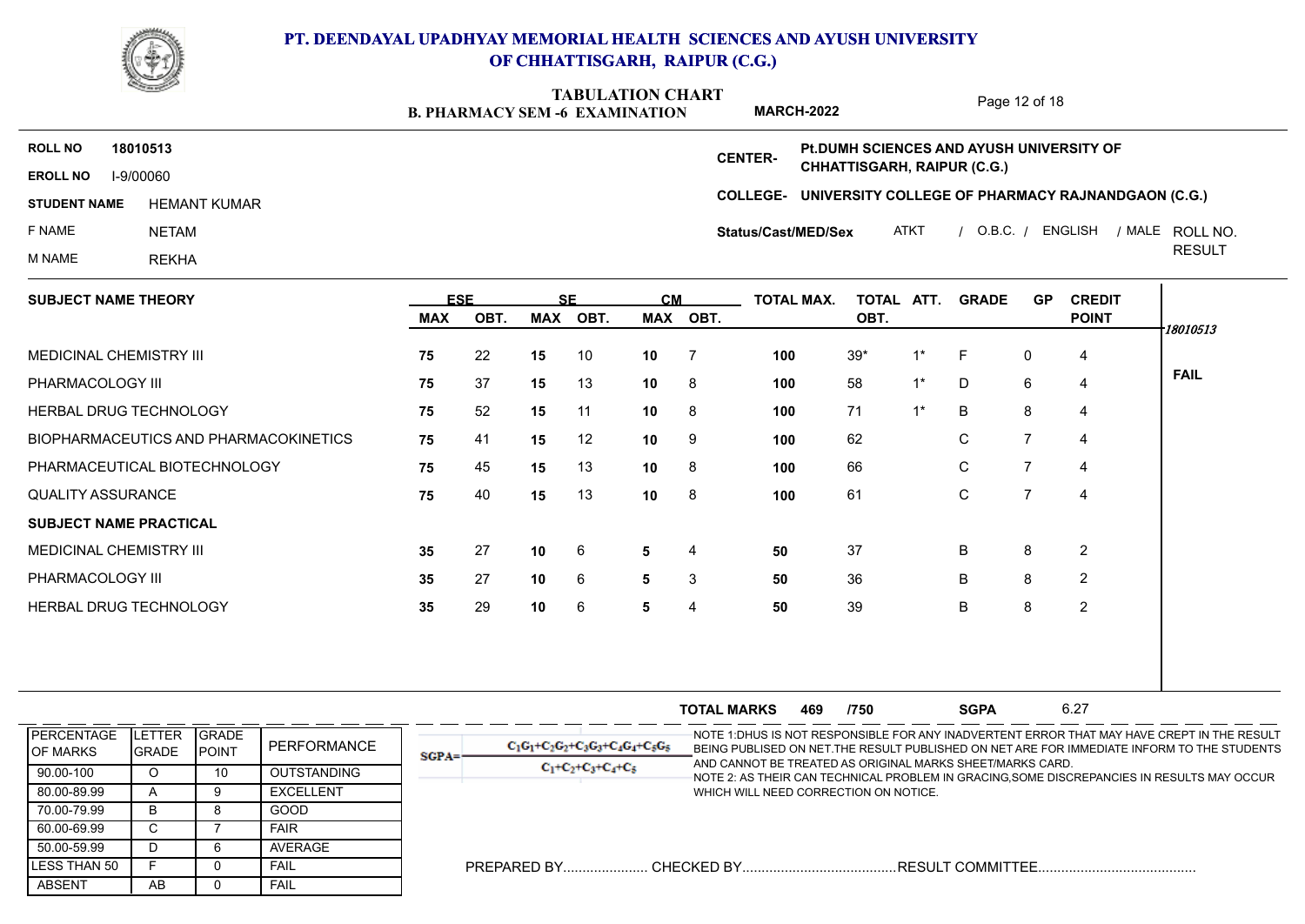

**B. PHARMACY SEM -6 EXAMINATION TABULATION CHART**

Page 13 of 18

**COLLEGE-UNIVERSITY COLLEGE OF PHARMACY RAJNANDGAON (C.G.) EROLL NO** I-9/00063 **ROLL NO 18010516 CENTER-STUDENT NAME** F NAME RAM SONKAR M NAME NEELU SONKAR ATKT / O.B.C. / ENGLISH / MALE ROLL NO. RESULT ROLL NO. KARAN SONKAR **Status/Cast/MED/Sex Pt.DUMH SCIENCES AND AYUSH UNIVERSITY OF CHHATTISGARH, RAIPUR (C.G.) MARCH-2022**

| <b>SUBJECT NAME THEORY</b>            | <b>ESE</b> |      |            | <b>SE</b>       | <b>CM</b>       |                | TOTAL MAX. | TOTAL | ATT.  | <b>GRADE</b> | <b>GP</b>      | <b>CREDIT</b>  |             |
|---------------------------------------|------------|------|------------|-----------------|-----------------|----------------|------------|-------|-------|--------------|----------------|----------------|-------------|
|                                       | MAX        | OBT. | <b>MAX</b> | OBT.            |                 | MAX OBT.       |            | OBT.  |       |              |                | <b>POINT</b>   | 18010516    |
| MEDICINAL CHEMISTRY III               | 75         | 37   | 15         | 14              | 10 <sub>1</sub> | $\overline{7}$ | 100        | 58    |       | D            | 6              | 4              |             |
| PHARMACOLOGY III                      | 75         | 60   | 15         | 13              | 10              | 8              | 100        | 81    | $1^*$ | A            | 9              | $\overline{4}$ | <b>PASS</b> |
| <b>HERBAL DRUG TECHNOLOGY</b>         | 75         | 36   | 15         | 12              | 10              | - 8            | 100        | 56    |       | D            | 6              | 4              |             |
| BIOPHARMACEUTICS AND PHARMACOKINETICS | 75         | 44   | 15         | 13              | 10              | 8              | 100        | 65    |       | C            |                | 4              |             |
| PHARMACEUTICAL BIOTECHNOLOGY          | 75         | 56   | 15         | 15              | 10 <sup>1</sup> | $_{\rm 8}$     | 100        | 79    |       | B            | 8              | 4              |             |
| <b>QUALITY ASSURANCE</b>              | 75         | 52   | 15         | 12              | 10              | -9             | 100        | 73    |       | B            | 8              | 4              |             |
| <b>SUBJECT NAME PRACTICAL</b>         |            |      |            |                 |                 |                |            |       |       |              |                |                |             |
| MEDICINAL CHEMISTRY III               | 35         | 30   | 10         | $5\phantom{.0}$ | 5 <sup>5</sup>  | 4              | 50         | 39    |       | B            | 8              | 2              |             |
| PHARMACOLOGY III                      | 35         | 23   | 10         | 6               | 5               | 4              | 50         | 33    |       | C            | $\overline{ }$ | 2              |             |
| HERBAL DRUG TECHNOLOGY                | 35         | 30   | 10         | -7              | 5               | 4              | 50         | 41    |       | A            | 9              | 2              |             |
|                                       |            |      |            |                 |                 |                |            |       |       |              |                |                |             |
|                                       |            |      |            |                 |                 |                |            |       |       |              |                |                |             |

**TOTAL MARKS 525 /750 SGPA 7.47 SGPA 525 /750 SGPA** 7.47 NOTE 1:DHUS IS NOT RESPONSIBLE FOR ANY INADVERTENT ERROR THAT MAY HAVE CREPT IN THE RESULT BEING PUBLISED ON NET.THE RESULT PUBLISHED ON NET ARE FOR IMMEDIATE INFORM TO THE STUDENTS AND CANNOT BE TREATED AS ORIGINAL MARKS SHEET/MARKS CARD. NOTE 2: AS THEIR CAN TECHNICAL PROBLEM IN GRACING,SOME DISCREPANCIES IN RESULTS MAY OCCUR WHICH WILL NEED CORRECTION ON NOTICE. PREPARED BY...................... CHECKED BY........................................RESULT COMMITTEE......................................... ABSENT | AB | 0 LESS THAN 50 F O 50.00-59.99 | D | 6 60.00-69.99 C 7 70.00-79.99 | B | 8 80.00-89.99 | A | 9 90.00-100 | O | 10 **PERCENTAGE** OF MARKS **GRADE** POINT LETTER GRADE GRADE GRADE PERFORMANCE  $\begin{array}{|c|c|c|c|c|c|c|c|c|}\hline \text{GRADE} & & \text{C}_1\text{G}_1+\text{C}_2 \\\hline \end{array}$ O 10 OUTSTANDING A 9 EXCELLENT B 8 GOOD C | 7 | FAIR | | D 6 AVERAGE F 0 FAIL AB 0 FAIL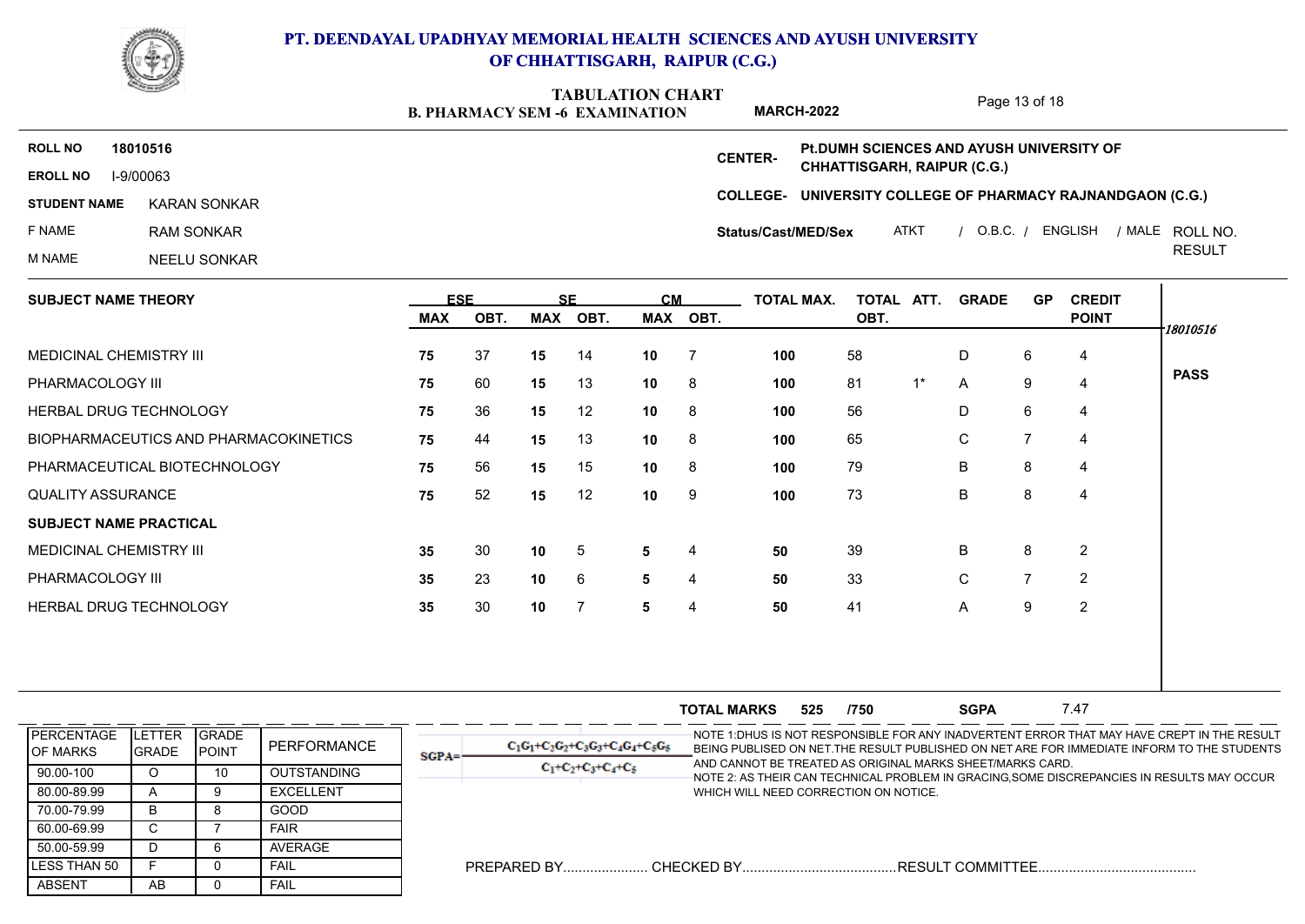

**B. PHARMACY SEM -6 EXAMINATION TABULATION CHART MARCH-2022**

Page 14 of 18

**COLLEGE-UNIVERSITY COLLEGE OF PHARMACY RAJNANDGAON (C.G.) EROLL NO** I-9/00064 **ROLL NO 18010517 CENTER-STUDENT NAME KIRTAN KUMAR DHRUW** F NAME DWARU RAM DHRUW KIRTAN KUMAR DHRUW هادا المستقيمة المستقيمة المستقيمة المستقيمة المستقيمة المستقيمة المستقيمة المستقيمة المستق<br>BWARU RAM DHRUW هادا المستقيمة المستقيمة المستقيمة المستقيمة المستقيمة المستقيمة المستقيمة المستقيمة المستقيمة **Status/Cast/MED/Sex Pt.DUMH SCIENCES AND AYUSH UNIVERSITY OF CHHATTISGARH, RAIPUR (C.G.)**

M NAME KESHAR DHRUW

ATKT / S.T. / ENGLISH / MALE ROLL NO. RESULT

| <b>SUBJECT NAME THEORY</b>            |     | <b>ESE</b> |     | <b>SE</b> | <b>CM</b> |          | TOTAL MAX. | TOTAL ATT. |       | <b>GRADE</b> | <b>GP</b> | <b>CREDIT</b>  |             |
|---------------------------------------|-----|------------|-----|-----------|-----------|----------|------------|------------|-------|--------------|-----------|----------------|-------------|
|                                       | MAX | OBT.       | MAX | OBT.      |           | MAX OBT. |            | OBT.       |       |              |           | <b>POINT</b>   | 18010517    |
| MEDICINAL CHEMISTRY III               | 75  | 47         | 15  | - 7       | 10        | - 9      | 100        | 63         |       | $\mathsf{C}$ |           | 4              |             |
| PHARMACOLOGY III                      | 75  | 37         | 15  | 13        | 10        | - 8      | 100        | 58         |       | D            | 6         | 4              | <b>PASS</b> |
| <b>HERBAL DRUG TECHNOLOGY</b>         | 75  | 53         | 15  | 11        | 10        | -9       | 100        | 73         |       | B            | 8         | $\overline{4}$ |             |
| BIOPHARMACEUTICS AND PHARMACOKINETICS | 75  | 50         | 15  | 12        | 10        |          | 100        | 69         | $1^*$ | $\mathbf C$  |           | $\overline{4}$ |             |
| PHARMACEUTICAL BIOTECHNOLOGY          | 75  | 50         | 15  | 11        | 10        |          | 100        | 68         | $1^*$ | $\mathbf C$  |           | 4              |             |
| <b>QUALITY ASSURANCE</b>              | 75  | 52         | 15  | 6         | 10        | - 9      | 100        | 67         |       | $\mathsf{C}$ |           | 4              |             |
| <b>SUBJECT NAME PRACTICAL</b>         |     |            |     |           |           |          |            |            |       |              |           |                |             |
| MEDICINAL CHEMISTRY III               | 35  | 30         | 10  | 6         | 5         | -4       | 50         | 40         |       | $\mathsf{A}$ | 9         | $\overline{2}$ |             |
| PHARMACOLOGY III                      | 35  | 28         | 10  | -7        | 5         | 4        | 50         | 39         |       | B            | 8         | $\overline{2}$ |             |
| HERBAL DRUG TECHNOLOGY                | 35  | 30         | 10  | 8         | 5         | 4        | 50         | 42         |       | A            | 9         | 2              |             |

|                                        |                                 |                                |                    |         |                                      | <b>TOTAL MARKS</b>                    | 519 | /750 | <b>SGPA</b>                                               | 7.33 |                                                                                                                                                                                            |
|----------------------------------------|---------------------------------|--------------------------------|--------------------|---------|--------------------------------------|---------------------------------------|-----|------|-----------------------------------------------------------|------|--------------------------------------------------------------------------------------------------------------------------------------------------------------------------------------------|
| <b>IPERCENTAGE</b><br><b>IOF MARKS</b> | <b>ILETTER</b><br><b>IGRADE</b> | <b>IGRADE</b><br><b>IPOINT</b> | PERFORMANCE        | $SGPA=$ | $C_1G_1+C_2G_2+C_3G_3+C_4G_4+C_5G_5$ |                                       |     |      | AND CANNOT BE TREATED AS ORIGINAL MARKS SHEET/MARKS CARD. |      | -NOTE 1:DHUS IS NOT RESPONSIBLE FOR ANY INADVERTENT ERROR THAT MAY HAVE CREPT IN THE RESULT<br>BEING PUBLISED ON NET. THE RESULT PUBLISHED ON NET ARE FOR IMMEDIATE INFORM TO THE STUDENTS |
| 90.00-100                              |                                 |                                | <b>OUTSTANDING</b> |         | $C_1+C_2+C_3+C_4+C_5$                |                                       |     |      |                                                           |      | NOTE 2: AS THEIR CAN TECHNICAL PROBLEM IN GRACING,SOME DISCREPANCIES IN RESULTS MAY OCCUR                                                                                                  |
| 80.00-89.99                            |                                 |                                | <b>EXCELLENT</b>   |         |                                      | WHICH WILL NEED CORRECTION ON NOTICE. |     |      |                                                           |      |                                                                                                                                                                                            |
| 70.00-79.99                            | В                               |                                | GOOD               |         |                                      |                                       |     |      |                                                           |      |                                                                                                                                                                                            |
| 60.00-69.99                            | C.                              |                                | <b>FAIR</b>        |         |                                      |                                       |     |      |                                                           |      |                                                                                                                                                                                            |
| 50.00-59.99                            |                                 |                                | AVERAGE            |         |                                      |                                       |     |      |                                                           |      |                                                                                                                                                                                            |
| <b>ILESS THAN 50</b>                   |                                 |                                | FAIL               |         |                                      |                                       |     |      |                                                           |      |                                                                                                                                                                                            |
| ABSENT                                 | AB                              |                                | FAIL               |         |                                      |                                       |     |      |                                                           |      |                                                                                                                                                                                            |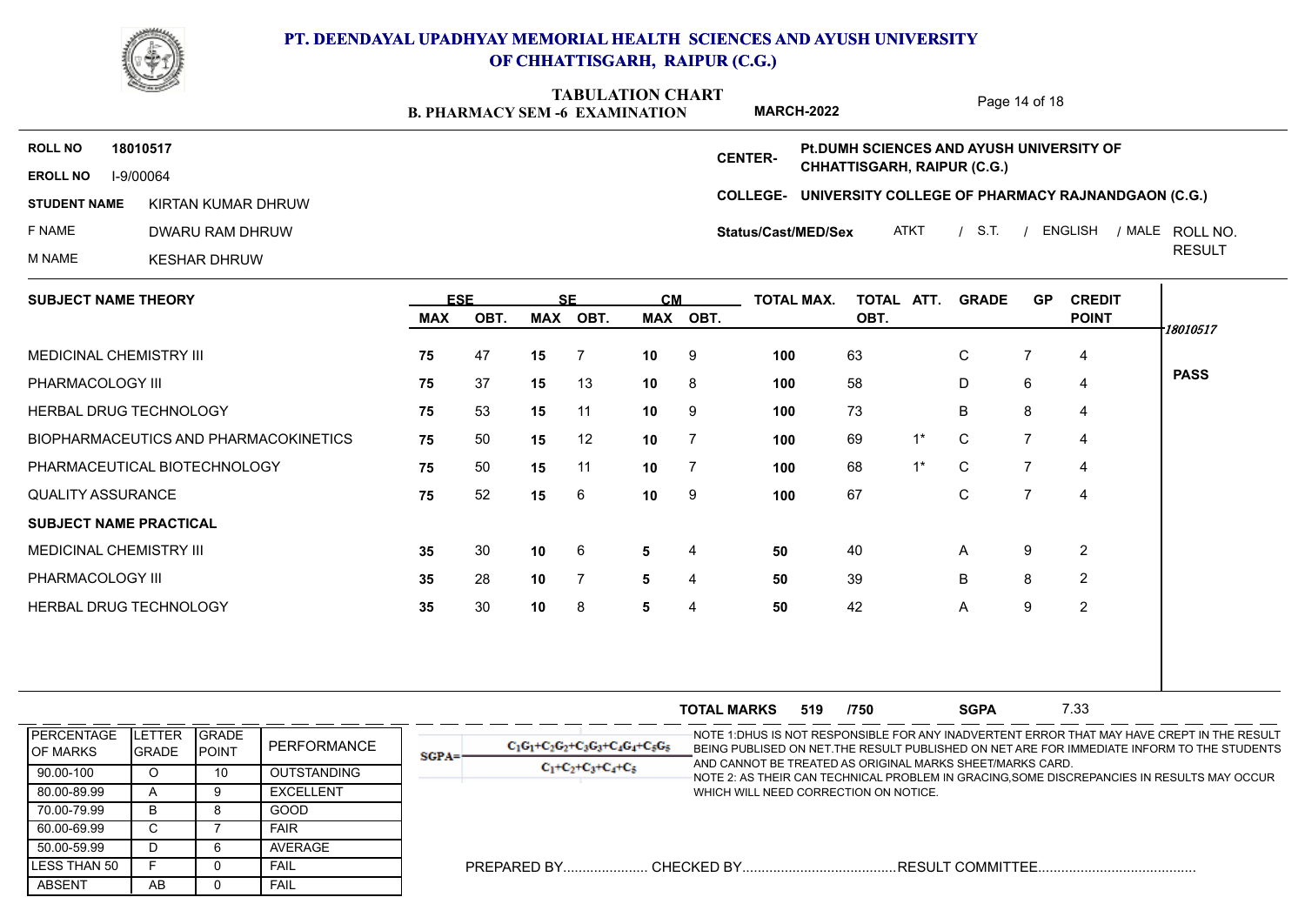

**B. PHARMACY SEM -6 EXAMINATION TABULATION CHART**

Page 15 of 18

**MARCH-2022 Pt.DUMH SCIENCES AND AYUSH UNIVERSITY OF ROLL NO 18010520 CENTER-CHHATTISGARH, RAIPUR (C.G.) EROLL NO** I-9/00067 **COLLEGE-UNIVERSITY COLLEGE OF PHARMACY RAJNANDGAON (C.G.) STUDENT NAME** ROLL NO. MANURAM F NAME SHRIRAM **Status/Cast/MED/Sex** ATKT / O.B.C. / ENGLISH / MALE ROLL NO. RESULT M NAME SUMITRA  $\mathbf{I}$ 

| <b>SUBJECT NAME THEORY</b>            | <b>ESE</b> |      |            | <b>SF</b><br><b>CM</b> |                 |      | <b>TOTAL MAX.</b> | TOTAL ATT. |       | <b>GRADE</b> | <b>GP</b>      | <b>CREDIT</b>  |
|---------------------------------------|------------|------|------------|------------------------|-----------------|------|-------------------|------------|-------|--------------|----------------|----------------|
|                                       | <b>MAX</b> | OBT. | <b>MAX</b> | OBT.                   | <b>MAX</b>      | OBT. |                   | OBT.       |       |              |                | <b>POINT</b>   |
| MEDICINAL CHEMISTRY III               | 75         | 22   | 15         | 11                     | 10              | 8    | 100               | $41*$      | $1^*$ | -F           | 0              | 4              |
| PHARMACOLOGY III                      | 75         | 31   | 15         | 13                     | 10              | 8    | 100               | 52         |       | D            | 6              | 4              |
| HERBAL DRUG TECHNOLOGY                | 75         | 51   | 15         | 10                     | 10              | 9    | 100               | 70         | $1^*$ | B            | 8              | 4              |
| BIOPHARMACEUTICS AND PHARMACOKINETICS | 75         | 34   | 15         | 11                     | 10              | -7   | 100               | 52         |       | D            | 6              | 4              |
| PHARMACEUTICAL BIOTECHNOLOGY          | 75         | 49   | 15         | 13                     | 10 <sup>°</sup> | 9    | 100               | 71         |       | B            | 8              | 4              |
| <b>QUALITY ASSURANCE</b>              | 75         | 40   | 15         | 11                     | 10              |      | 100               | 58         |       | D            | 6              | 4              |
| <b>SUBJECT NAME PRACTICAL</b>         |            |      |            |                        |                 |      |                   |            |       |              |                |                |
| MEDICINAL CHEMISTRY III               | 35         | 29   | 10         | 8                      | 5               | 3    | 50                | 40         |       | A            | 9              | 2              |
| PHARMACOLOGY III                      | 35         | 24   | 10         | 6                      | 5               | 3    | 50                | 33         |       | $\mathsf C$  | $\overline{7}$ | $\overline{2}$ |
| <b>HERBAL DRUG TECHNOLOGY</b>         | 35         | 28   | 10         |                        | 5               | 4    | 50                | 39         |       | B            | 8              | 2              |

**TOTAL MARKS 456 /750 SGPA** 6.13 **SGPA 456 /750 SGPA** 6.13 NOTE 1:DHUS IS NOT RESPONSIBLE FOR ANY INADVERTENT ERROR THAT MAY HAVE CREPT IN THE RESULT BEING PUBLISED ON NET.THE RESULT PUBLISHED ON NET ARE FOR IMMEDIATE INFORM TO THE STUDENTS AND CANNOT BE TREATED AS ORIGINAL MARKS SHEET/MARKS CARD. NOTE 2: AS THEIR CAN TECHNICAL PROBLEM IN GRACING,SOME DISCREPANCIES IN RESULTS MAY OCCUR WHICH WILL NEED CORRECTION ON NOTICE. PREPARED BY...................... CHECKED BY........................................RESULT COMMITTEE......................................... ABSENT | AB | 0 LESS THAN 50 F O 50.00-59.99 | D | 6 60.00-69.99 C 7 70.00-79.99 | B | 8 80.00-89.99 | A | 9 90.00-100 | 0 | 10 **PERCENTAGE** OF MARKS **GRADE** POINT LETTER GRADE GRADE GRADE PERFORMANCE  $\begin{array}{|c|c|c|c|c|c|c|c|c|}\hline \text{GRADE} & & \text{C}_1\text{G}_1+\text{C}_2 & & \text{C}_1\text{G}_1+\text{C}_2 \hline \end{array}$ O 10 OUTSTANDING A 9 EXCELLENT B 8 GOOD C | 7 | FAIR | | D 6 AVERAGE F 0 FAIL AB 0 FAIL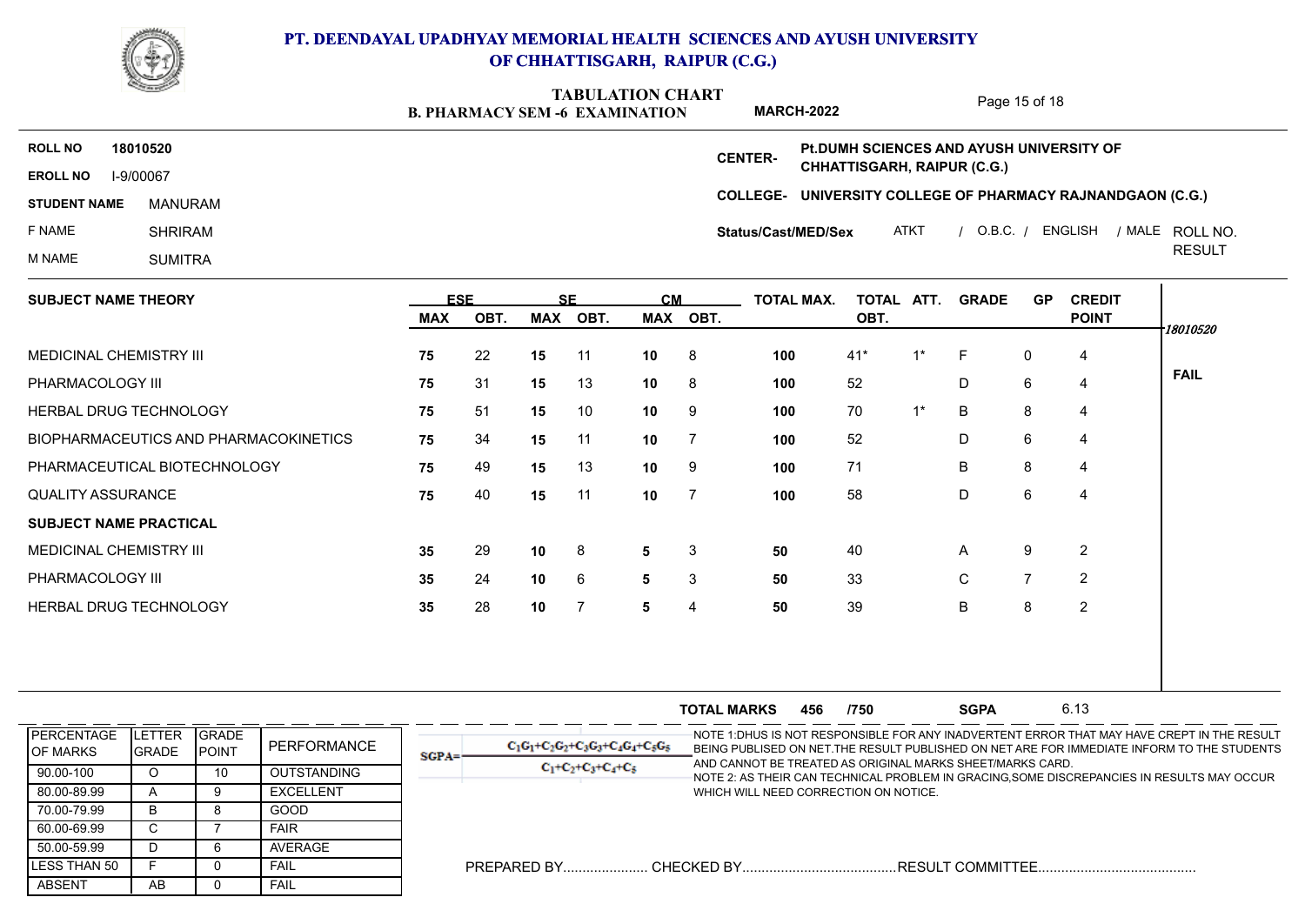

**B. PHARMACY SEM -6 EXAMINATION TABULATION CHART MARCH-2022**

Page 16 of 18

**COLLEGE-UNIVERSITY COLLEGE OF PHARMACY RAJNANDGAON (C.G.) EROLL NO** I-9/00069 **ROLL NO 18010522 CENTER-STUDENT NAME** F NAME OM PRAKASH SAHU M NAME INDRA SAHU ATKT / O.B.C. / ENGLISH / FEMALEROLL NO. RESULT ROLL NO. NEHA SAHU **Status/Cast/MED/Sex Pt.DUMH SCIENCES AND AYUSH UNIVERSITY OF CHHATTISGARH, RAIPUR (C.G.)**

| <b>SUBJECT NAME THEORY</b>            |     | <b>ESE</b> | <b>SF</b> |      | <b>CM</b>       |                | <b>TOTAL MAX.</b> | TOTAL ATT. |       | <b>GRADE</b> | <b>GP</b> | <b>CREDIT</b>  |               |  |  |
|---------------------------------------|-----|------------|-----------|------|-----------------|----------------|-------------------|------------|-------|--------------|-----------|----------------|---------------|--|--|
|                                       | MAX | OBT.       | MAX       | OBT. |                 | MAX OBT.       |                   | OBT.       |       |              |           | <b>POINT</b>   | 18010522      |  |  |
| <b>MEDICINAL CHEMISTRY III</b>        | 75  | 34         | 15        | 8    | 10              | $\overline{7}$ | 100               | 49*        | 1*    | -F           | 0         | $\overline{4}$ |               |  |  |
| PHARMACOLOGY III                      | 75  | 34         | 15        | 13   | 10              | 8              | 100               | 55         |       | D            | 6         | $\overline{4}$ | <b>PASS</b>   |  |  |
| HERBAL DRUG TECHNOLOGY                | 75  | 57         | 15        | 11   | 10              | 8              | 100               | 76         | $1^*$ | B            | 8         | 4              | <b>VCG 01</b> |  |  |
| BIOPHARMACEUTICS AND PHARMACOKINETICS | 75  | 34         | 15        | 11   | 10              | $\overline{7}$ | 100               | 52         |       | D            | 6         | 4              |               |  |  |
| PHARMACEUTICAL BIOTECHNOLOGY          | 75  | 56         | 15        | 13   | 10              | $\overline{7}$ | 100               | 76         |       | B            | 8         | 4              |               |  |  |
| <b>QUALITY ASSURANCE</b>              | 75  | 41         | 15        | 6    | 10 <sup>1</sup> | - 8            | 100               | 55         |       | D            | 6         | 4              |               |  |  |
| <b>SUBJECT NAME PRACTICAL</b>         |     |            |           |      |                 |                |                   |            |       |              |           |                |               |  |  |
| MEDICINAL CHEMISTRY III               | 35  | 30         | 10        | 6    | 5               | 5              | 50                | 41         |       | A            | 9         | 2              |               |  |  |
| PHARMACOLOGY III                      | 35  | 28         | 10        | 6    | 5               | 3              | 50                | 37         |       | B            | 8         | 2              |               |  |  |
| <b>HERBAL DRUG TECHNOLOGY</b>         | 35  | 25         | 10        | 5    | 5               | 5              | 50                | 35         |       | B            | 8         | 2              |               |  |  |
|                                       |     |            |           |      |                 |                |                   |            |       |              |           |                |               |  |  |

|                                        |                                 |                                |                    |         |                                      | <b>TOTAL MARKS</b>                    | 476 | /750 | <b>SGPA</b>                                               | 6.20 |                                                                                                                                                                                            |
|----------------------------------------|---------------------------------|--------------------------------|--------------------|---------|--------------------------------------|---------------------------------------|-----|------|-----------------------------------------------------------|------|--------------------------------------------------------------------------------------------------------------------------------------------------------------------------------------------|
| <b>IPERCENTAGE</b><br><b>IOF MARKS</b> | <b>ILETTER</b><br><b>IGRADE</b> | <b>IGRADE</b><br><b>IPOINT</b> | PERFORMANCE        | $SGPA=$ | $C_1G_1+C_2G_2+C_3G_3+C_4G_4+C_5G_5$ |                                       |     |      | AND CANNOT BE TREATED AS ORIGINAL MARKS SHEET/MARKS CARD. |      | -NOTE 1:DHUS IS NOT RESPONSIBLE FOR ANY INADVERTENT ERROR THAT MAY HAVE CREPT IN THE RESULT<br>BEING PUBLISED ON NET. THE RESULT PUBLISHED ON NET ARE FOR IMMEDIATE INFORM TO THE STUDENTS |
| 90.00-100                              |                                 |                                | <b>OUTSTANDING</b> |         | $C_1+C_2+C_3+C_4+C_5$                |                                       |     |      |                                                           |      | NOTE 2: AS THEIR CAN TECHNICAL PROBLEM IN GRACING,SOME DISCREPANCIES IN RESULTS MAY OCCUR                                                                                                  |
| 80.00-89.99                            |                                 |                                | EXCELLENT          |         |                                      | WHICH WILL NEED CORRECTION ON NOTICE. |     |      |                                                           |      |                                                                                                                                                                                            |
| 70.00-79.99                            | в                               |                                | GOOD               |         |                                      |                                       |     |      |                                                           |      |                                                                                                                                                                                            |
| 60.00-69.99                            |                                 |                                | <b>FAIR</b>        |         |                                      |                                       |     |      |                                                           |      |                                                                                                                                                                                            |
| 50.00-59.99                            |                                 |                                | AVERAGE            |         |                                      |                                       |     |      |                                                           |      |                                                                                                                                                                                            |
| <b>ILESS THAN 50</b>                   |                                 |                                | FAIL               |         |                                      |                                       |     |      |                                                           |      |                                                                                                                                                                                            |
| ABSENT                                 | AB                              |                                | FAIL               |         |                                      |                                       |     |      |                                                           |      |                                                                                                                                                                                            |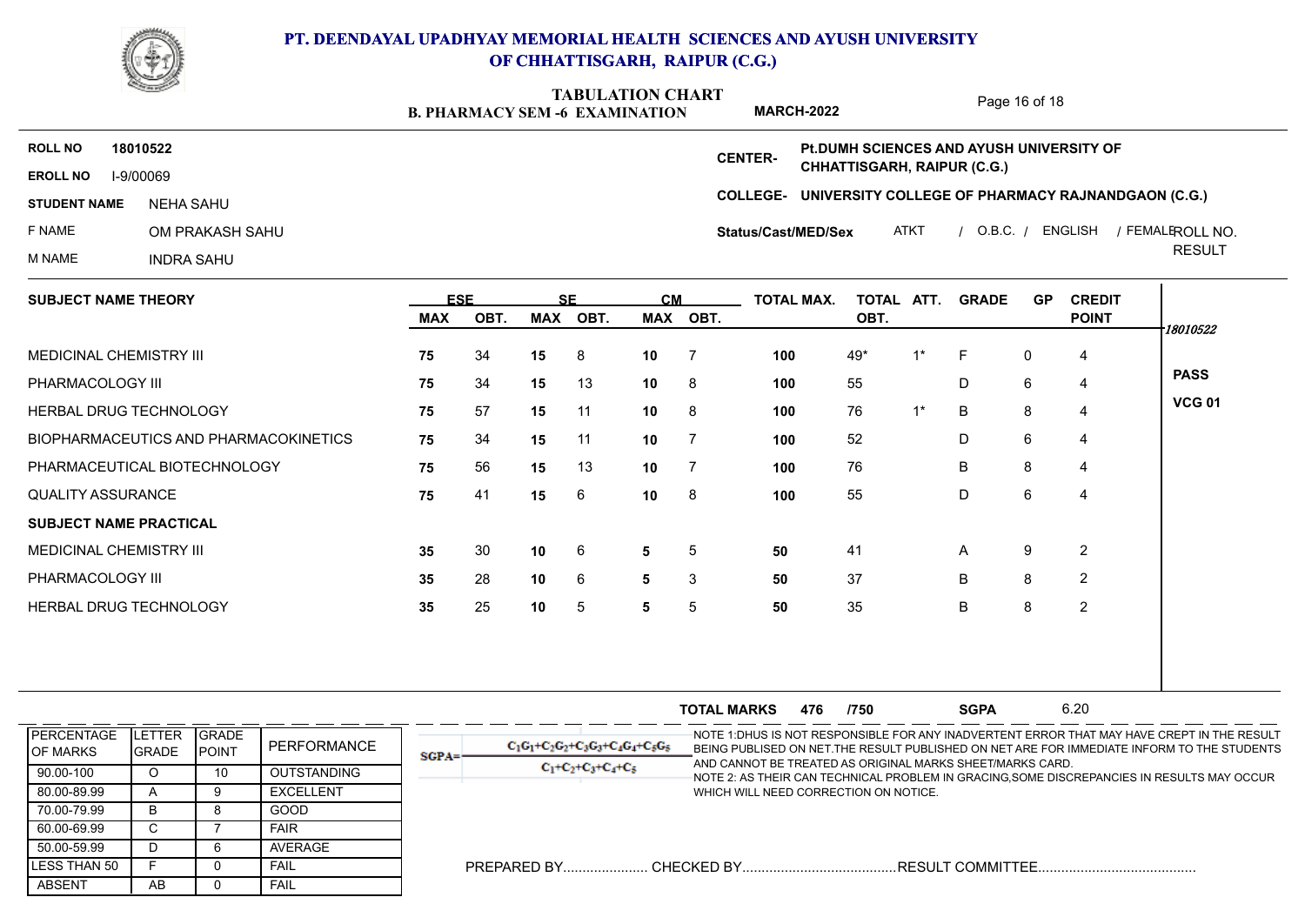

**B. PHARMACY SEM -6 EXAMINATION TABULATION CHART**

Page 17 of 18

**COLLEGE-UNIVERSITY COLLEGE OF PHARMACY RAJNANDGAON (C.G.) EROLL NO** I-9/00070 **ROLL NO 18010523 CENTER-STUDENT NAME** F NAME MANOJ GUPTA M NAME KIRAN GUPTA ATKT / O.B.C. / ENGLISH / FEMALEROLL NO. RESULT ROLL NO. PRANJAL GUPTA **Status/Cast/MED/Sex Pt.DUMH SCIENCES AND AYUSH UNIVERSITY OF CHHATTISGARH, RAIPUR (C.G.) MARCH-2022**

| <b>SUBJECT NAME THEORY</b>            |     | <b>ESE</b> |     | <b>SE</b> |                 | <b>CM</b> | TOTAL MAX. | TOTAL ATT. |       | <b>GRADE</b> | <b>GP</b>      | <b>CREDIT</b>  |             |  |  |
|---------------------------------------|-----|------------|-----|-----------|-----------------|-----------|------------|------------|-------|--------------|----------------|----------------|-------------|--|--|
|                                       | MAX | OBT.       | MAX | OBT.      | MAX             | OBT.      |            | OBT.       |       |              |                | <b>POINT</b>   | 18010523    |  |  |
| <b>MEDICINAL CHEMISTRY III</b>        | 75  | 36         | 15  | 13        | 10 <sup>1</sup> | - 8       | 100        | 57         |       | D            | 6              | 4              |             |  |  |
| PHARMACOLOGY III                      | 75  | 39         | 15  | 11        | 10 <sub>1</sub> | - 8       | 100        | 58         | $1^*$ | D            | 6              | 4              | <b>PASS</b> |  |  |
| HERBAL DRUG TECHNOLOGY                | 75  | 53         | 15  | 10        | 10              | - 9       | 100        | 72         | $1^*$ | B            | 8              | 4              |             |  |  |
| BIOPHARMACEUTICS AND PHARMACOKINETICS | 75  | 36         | 15  | 13        | 10              | - 8       | 100        | 57         |       | D            | 6              | 4              |             |  |  |
| PHARMACEUTICAL BIOTECHNOLOGY          | 75  | 42         | 15  | 14        | 10              | 9         | 100        | 65         |       | C            | $\overline{7}$ | 4              |             |  |  |
| <b>QUALITY ASSURANCE</b>              | 75  | 34         | 15  | 12        | 10 <sub>1</sub> | - 8       | 100        | 54         |       | D            | 6              | 4              |             |  |  |
| <b>SUBJECT NAME PRACTICAL</b>         |     |            |     |           |                 |           |            |            |       |              |                |                |             |  |  |
| MEDICINAL CHEMISTRY III               | 35  | 32         | 10  | 6         | 5               | 4         | 50         | 42         |       | A            | 9              | $\overline{2}$ |             |  |  |
| PHARMACOLOGY III                      | 35  | 30         | 10  | 6         | 5               | 3         | 50         | 39         |       | B            | 8              | 2              |             |  |  |
| HERBAL DRUG TECHNOLOGY                | 35  | 26         | 10  | 5         | 5               | 4         | 50         | 35         |       | B            | 8              | 2              |             |  |  |
|                                       |     |            |     |           |                 |           |            |            |       |              |                |                |             |  |  |
|                                       |     |            |     |           |                 |           |            |            |       |              |                |                |             |  |  |

|                               |                              |                                |                    |          |                                      | <b>TOTAL MARKS</b> | 479 | /750                                  | <b>SGPA</b>                                               | 6.87 |                                                                                                                                                                                           |
|-------------------------------|------------------------------|--------------------------------|--------------------|----------|--------------------------------------|--------------------|-----|---------------------------------------|-----------------------------------------------------------|------|-------------------------------------------------------------------------------------------------------------------------------------------------------------------------------------------|
| <b>PERCENTAGE</b><br>OF MARKS | TER.<br>-E L<br><b>GRADE</b> | <b>IGRADE</b><br><b>IPOINT</b> | PERFORMANCE        | $SGPA =$ | $C_1G_1+C_2G_2+C_3G_3+C_4G_4+C_5G_5$ |                    |     |                                       | AND CANNOT BE TREATED AS ORIGINAL MARKS SHEET/MARKS CARD. |      | -NOTE 1:DHUS IS NOT RESPONSIBLE FOR ANY INADVERTENT ERROR THAT MAY HAVE CREPT IN THE RESULT<br>BEING PUBLISED ON NET THE RESULT PUBLISHED ON NET ARE FOR IMMEDIATE INFORM TO THE STUDENTS |
| 90.00-100                     | ιJ                           | 10                             | <b>OUTSTANDING</b> |          | $C_1+C_2+C_3+C_4+C_5$                |                    |     |                                       |                                                           |      | NOTE 2: AS THEIR CAN TECHNICAL PROBLEM IN GRACING,SOME DISCREPANCIES IN RESULTS MAY OCCUR                                                                                                 |
| 80.00-89.99                   |                              |                                | <b>EXCELLENT</b>   |          |                                      |                    |     | WHICH WILL NEED CORRECTION ON NOTICE. |                                                           |      |                                                                                                                                                                                           |
| 70.00-79.99                   | רו                           |                                | GOOD               |          |                                      |                    |     |                                       |                                                           |      |                                                                                                                                                                                           |
| 60.00-69.99                   |                              |                                | <b>FAIR</b>        |          |                                      |                    |     |                                       |                                                           |      |                                                                                                                                                                                           |
| 50.00-59.99                   |                              |                                | AVERAGE            |          |                                      |                    |     |                                       |                                                           |      |                                                                                                                                                                                           |
| LESS THAN 50                  |                              |                                | FAIL               |          | PREPARED BY.                         | . CHECKED BY       |     |                                       | . RESULT COMMITTEE                                        |      |                                                                                                                                                                                           |
| ABSENT                        | AB                           |                                | FAIL               |          |                                      |                    |     |                                       |                                                           |      |                                                                                                                                                                                           |